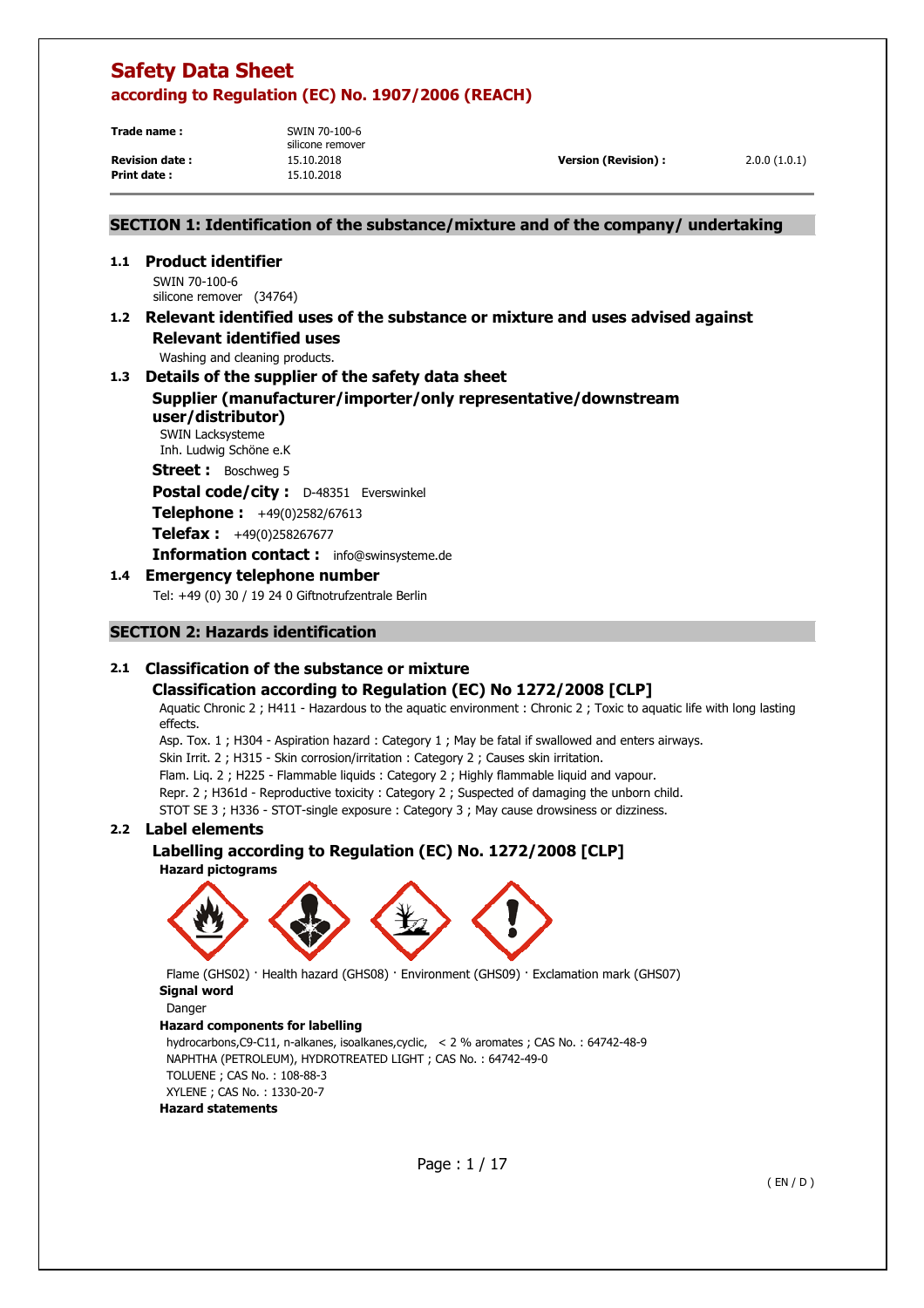| Trade name:<br><b>Revision date:</b><br><b>Print date:</b> | SWIN 70-100-6<br>silicone remover<br>15.10.2018<br>15.10.2018              | <b>Version (Revision):</b>                                                            | 2.0.0(1.0.1) |
|------------------------------------------------------------|----------------------------------------------------------------------------|---------------------------------------------------------------------------------------|--------------|
| H <sub>225</sub>                                           | Highly flammable liguid and vapour.                                        |                                                                                       |              |
| H304                                                       | May be fatal if swallowed and enters airways.                              |                                                                                       |              |
| H361d                                                      | Suspected of damaging the unborn child.                                    |                                                                                       |              |
| H315                                                       | Causes skin irritation.                                                    |                                                                                       |              |
| H336                                                       | May cause drowsiness or dizziness.                                         |                                                                                       |              |
| H411                                                       | Toxic to aquatic life with long lasting effects.                           |                                                                                       |              |
| <b>Precautionary statements</b>                            |                                                                            |                                                                                       |              |
| P <sub>210</sub>                                           | smoking.                                                                   | Keep away from heat, hot surfaces, sparks, open flames and other ignition sources. No |              |
| P <sub>280</sub>                                           | Wear protective gloves/protective clothing/eye protection/face protection. |                                                                                       |              |
| P310                                                       | Immediately call a POISON CENTER/doctor.                                   |                                                                                       |              |
| P331                                                       | Do NOT induce vomiting.                                                    |                                                                                       |              |
| P403+P233                                                  | Store in a well-ventilated place. Keep container tightly closed.           |                                                                                       |              |
| P501                                                       | Dispose of contents/container to disposal.                                 |                                                                                       |              |

### **Additional information**

P240 - Ground and bond container and receiving equipment. P241 - Use explosion-proof electrical/ventilating/lighting equipment. P242 - Use non-sparking tools. P243 - Take action to prevent static discharges. P302+P352 - IF ON SKIN: Wash with plenty of water. P362+P364 - Take off contaminated clothing and wash it before reuse.

#### **2.3 Other hazards**

Results of PBT and vPvB assessment : PBT: See section 12.5 vPvB: See section 12.5

### **SECTION 3: Composition/information on ingredients**

#### **3.2 Mixtures**

### **Hazardous ingredients**

hydrocarbons,C9-C11, n-alkanes, isoalkanes,cyclic, < 2 % aromates ; REACH registration No. : 01-2119471843-32 ; EC No. : 927-241-2; CAS No. : 64742-48-9 Weight fraction :  $\geq 25 - <50\%$ Classification 1272/2008 [CLP] : Flam. Liq. 3 ; H226 Asp. Tox. 1 ; H304 STOT SE 3 ; H336 Aquatic Chronic 3 ; H412 NAPHTHA (PETROLEUM), HYDROTREATED LIGHT ; REACH registration No. : 01-2119473851-33 ; EC No. : 920-750-0; CAS No. : 64742-49-0 Weight fraction :  $\geq 25 - 50\%$ Classification 1272/2008 [CLP] : Flam. Liq. 2 ; H225 Asp. Tox. 1 ; H304 STOT SE 3 ; H336 Aquatic Chronic 2 ; H411 TOLUENE ; REACH registration No. : 01-2119471310-51 ; EC No. : 203-625-9; CAS No. : 108-88-3 Weight fraction :  $\geq 5 - < 10 \%$ Classification 1272/2008 [CLP] : Flam. Liq. 2 ; H225 Asp. Tox. 1 ; H304 Repr. 2 ; H361d STOT RE 2 ; H373 Skin Irrit. 2 ; H315 STOT SE 3 ; H336 PROPAN-2-OL ; REACH registration No. : 01-2119457558-25 ; EC No. : 200-661-7; CAS No. : 67-63-0 Weight fraction :  $> 5 - < 10\%$ Classification 1272/2008 [CLP] : Flam. Liq. 2 ; H225 Eye Irrit. 2 ; H319 STOT SE 3 ; H336 XYLENE ; REACH registration No. : 01-2119488216-32 ; EC No. : 215-535-7; CAS No. : 1330-20-7 Weight fraction :  $\geq 1 - 5\%$ Classification 1272/2008 [CLP] : Flam. Liq. 3 ; H226 Asp. Tox. 1 ; H304 STOT RE 2 ; H373 Acute Tox. 4 ; H312 Acute Tox. 4 ; H332 Skin Irrit. 2 ; H315 Eye Irrit. 2 ; H319 STOT SE 3 ; H335 ETHYLBENZENE ; EC No. : 202-849-4; CAS No. : 100-41-4 Weight fraction :  $\geq 0.5 - 5\%$ Classification 1272/2008 [CLP] : Flam. Liq. 2 ; H225 Asp. Tox. 1 ; H304 STOT RE 2 ; H373 Acute Tox. 4 ; H332 Aquatic Chronic 3 ; H412

#### **Additional information**

Full text of H- and EUH-phrases: see section 16.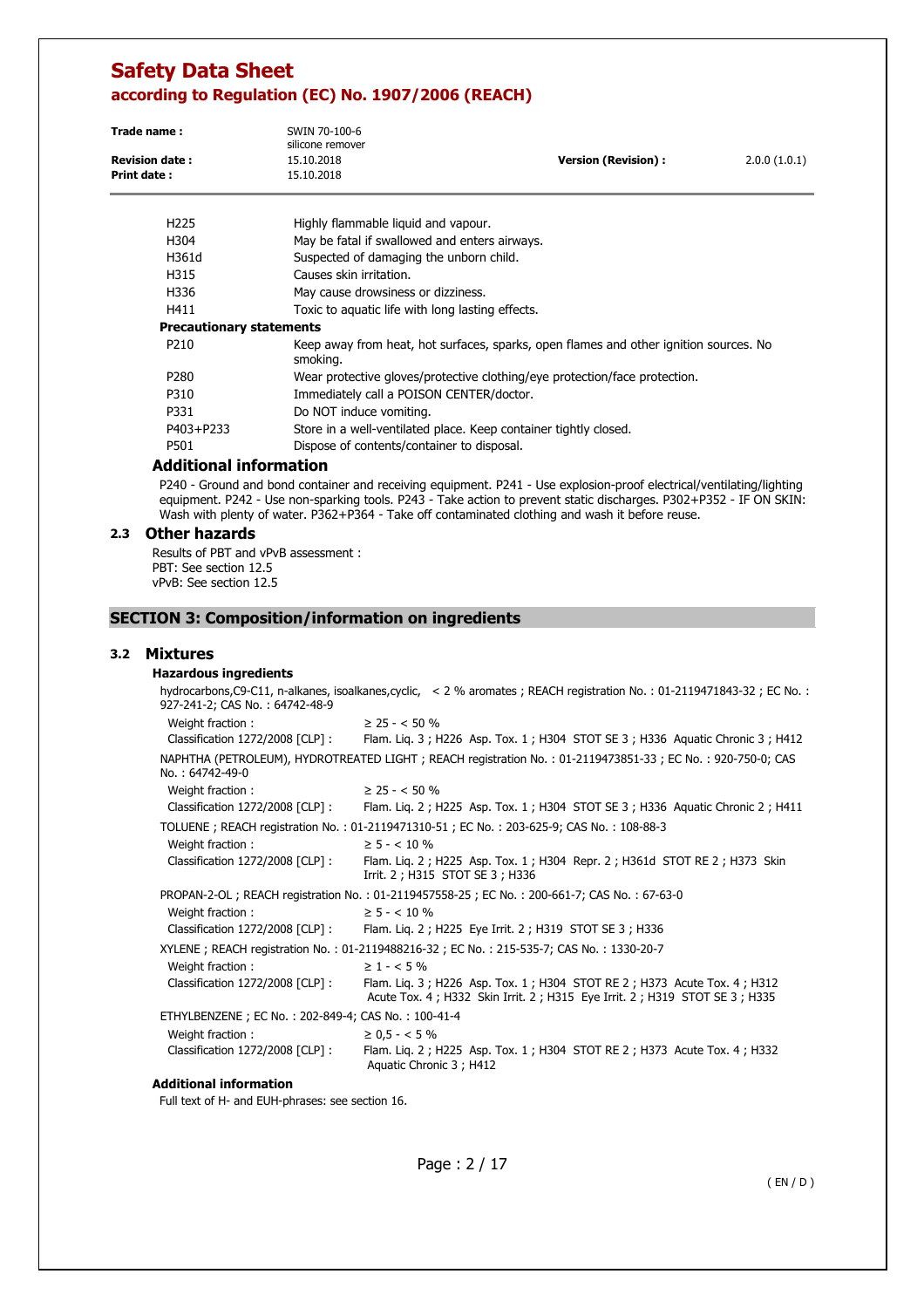**Trade name :** SWIN 70-100-6

**Print date :** 15.10.2018

silicone remover

**Revision date :** 15.10.2018 **Version (Revision) :** 2.0.0 (1.0.1)

## **SECTION 4: First aid measures**

# **4.1 Description of first aid measures**

### **General information**

In case of accident or unwellness, seek medical advice immediately (show directions for use or safety data sheet if possible). Remove affected person from the danger area and lay down. Observe risk of aspiration if vomiting occurs. If unconscious place in recovery position and seek medical advice. Remove contaminated, saturated clothing immediately.

### **Following inhalation**

Provide fresh air. Consult a doctor immediately in the case of inhaling spray mist and show him packing or label.

#### **In case of skin contact**

After contact with skin, wash immediately with plenty of water and soap.

### **After eye contact**

In case of contact with eyes flush immediately with plenty of flowing water for 10 to 15 minutes holding eyelids apart and consult an ophthalmologist.

#### **After ingestion**

Do NOT induce vomiting. Call a physician immediately.

## **4.2 Most important symptoms and effects, both acute and delayed**

Dizziness Headache Nausea Impairment of vision Vomiting

## **4.3 Indication of any immediate medical attention and special treatment needed**  None

### **SECTION 5: Firefighting measures**

## **5.1 Extinguishing media**

**Suitable extinguishing media** 

alcohol resistant foam Extinguishing powder Carbon dioxide (CO2) Water spray

## **Unsuitable extinguishing media**

Full water jet

## **5.2 Special hazards arising from the substance or mixture**

In case of fire may be liberated: Pyrolysis products, toxic Carbon monoxide Carbon dioxide (CO2)

#### **5.3 Advice for firefighters**

Special protective equipment for firefighters Wear a self-contained breathing apparatus and chemical protective clothing.

#### **5.4 Additional information**

Collect contaminated fire extinguishing water separately. Do not allow entering drains or surface water. Move undamaged containers from immediate hazard area if it can be done safely.

#### **SECTION 6: Accidental release measures**

# **6.1 Personal precautions, protective equipment and emergency procedures**

# See protective measures under point 7 and 8.

**For non-emergency personnel** 

Use personal protection equipment. Remove all sources of ignition. Wear breathing apparatus if exposed to vapours/dusts/aerosols.

#### **For emergency responders**

Use appropriate respiratory protection. Remove persons to safety. Prevent spread over a wide area (e.g. by containment or oil barriers).

## **6.2 Environmental precautions**

Do not allow to enter into soil/subsoil. Do not allow to enter into surface water or drains. Retain contaminated washing

Page : 3 / 17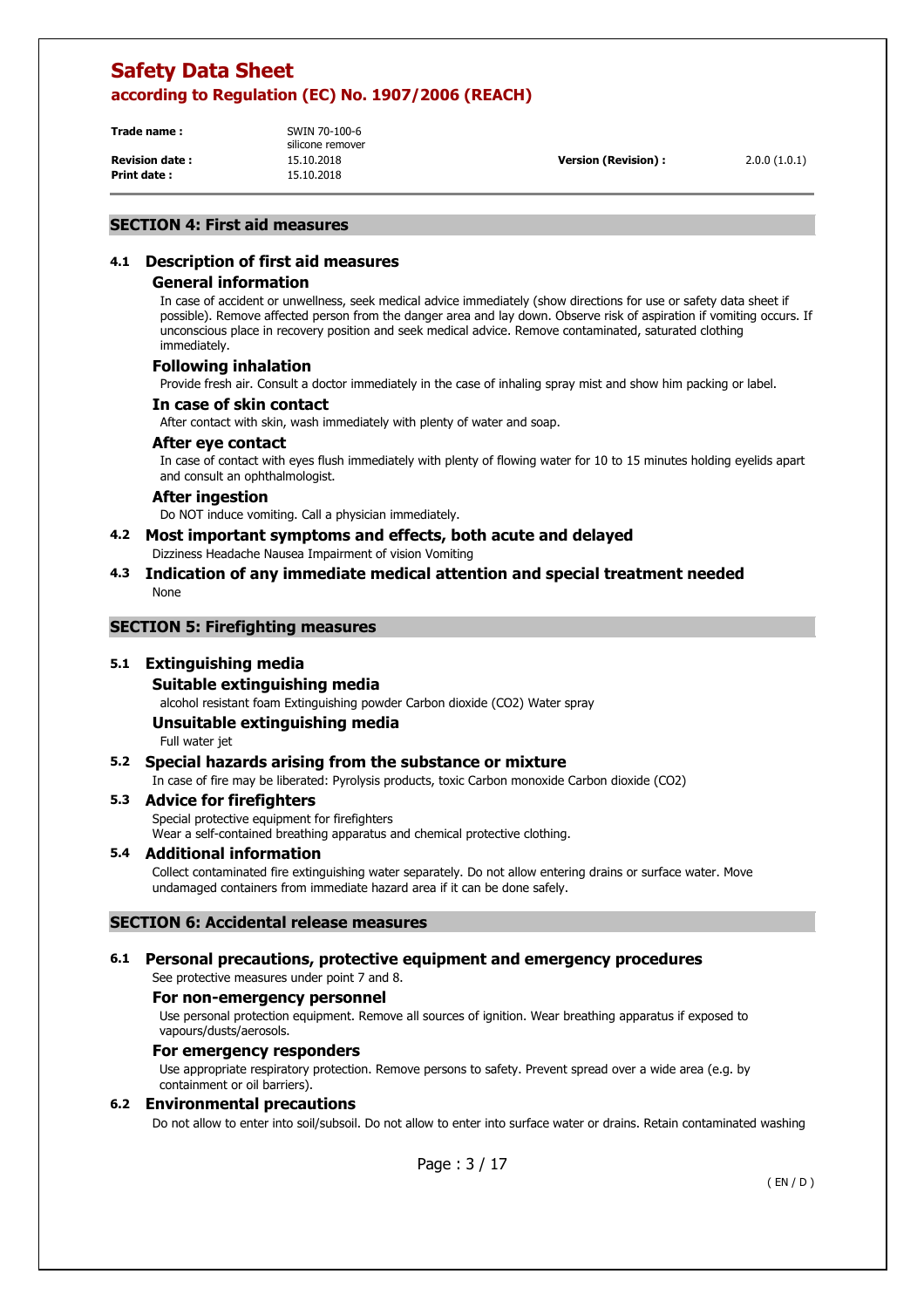| Trade name:           | SWIN 70-100-6<br>silicone remover |                      |              |
|-----------------------|-----------------------------------|----------------------|--------------|
| <b>Revision date:</b> | 15.10.2018                        | Version (Revision) : | 2.0.0(1.0.1) |
| <b>Print date:</b>    | 15.10.2018                        |                      |              |

#### water and dispose it.

# **6.3 Methods and material for containment and cleaning up**

Absorb with liquid-binding material (e.g. sand, diatomaceous earth, acid- or universal binding agents). Collect in closed and suitable containers for disposal. Clear contaminated areas thoroughly.

#### **6.4 Reference to other sections**

Safe handling: see section 7 Disposal: see section 13 Personal protection equipment: see section 8

## **SECTION 7: Handling and storage**



# **7.1 Precautions for safe handling**

Use explosion-proof machinery, apparatus, ventilation facilities, tools etc. If handled uncovered, arrangements with local exhaust ventilation have to be used. If local exhaust ventilation is not possible or not sufficient, the entire working area should be ventilated by technical means. Only use the material in places where open light, fire and other flammable sources can be kept away. Wear personal protection equipment (refer to section 8). Avoid: generation/formation of aerosols It is recommended to design all work processes always so that the following is excluded: Inhalation Skin contact Eye contact

### **Protective measures**

All work processes must always be designed so that the following is excluded: Inhalation of vapours or spray/mists Skin contact Eye contact Take precautionary measures against static discharges.

#### **Measures to prevent fire**

Keep away from sources of ignition - No smoking. Usual measures for fire prevention. Vapours are heavier than air, spread along floors and form explosive mixtures with air. Keep away from sources of heat (e.g. hot surfaces), sparks and open flames. Provide earthing of containers, equipment, pumps and ventilation facilities. Use only antistatically equipped (spark-free) tools. Wear anti-static footwear and clothing

#### **Measures to prevent aerosol and dust generation**

Vapours/aerosols must be exhausted directly at the point of origin. Use only in well-ventilated areas.

#### **Environmental precautions**

Shafts and sewers must be protected from entry of the product.

#### **7.2 Conditions for safe storage, including any incompatibilities**

#### **Hints on joint storage**

**Storage class (TRGS 510) :** 3

#### **Further information on storage conditions**

Keep container tightly closed. Keep/Store only in original container.

#### **7.3 Specific end use(s)**

Observe technical data sheet.

### **SECTION 8: Exposure controls/personal protection**

#### **8.1 Control parameters**

#### **Occupational exposure limit values**

hydrocarbons,C9-C11, n-alkanes, isoalkanes,cyclic, < 2 % aromates ; CAS No. : 64742-48-9 Limit value type (country of origin) : AGW ( D ) Limit value :  $600 \text{ mg/m}^3$ 

Version :

NAPHTHA (PETROLEUM), HYDROTREATED LIGHT ; CAS No. : 64742-49-0 Limit value type (country of origin) : TRGS 900 ( D )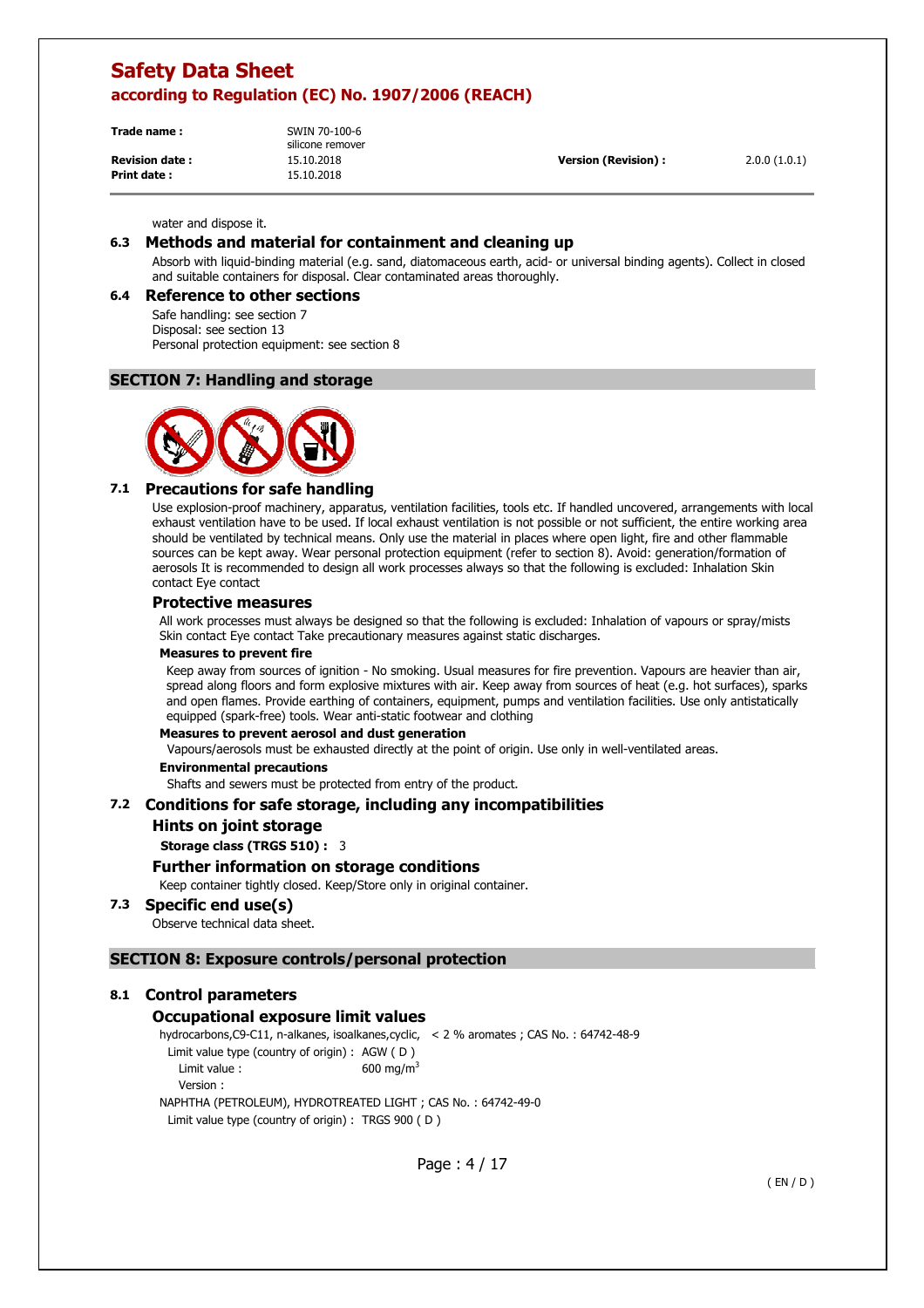**Trade name :** SWIN 70-100-6 silicone remover **Revision date :** 15.10.2018 **Version (Revision) :** 2.0.0 (1.0.1) **Print date :** 15.10.2018

| Limit value:<br>Version:                                       | 1200 mg/m <sup>3</sup>                                      |
|----------------------------------------------------------------|-------------------------------------------------------------|
| TOLUENE ; CAS No.: 108-88-3                                    |                                                             |
| Limit value type (country of origin) : TRGS 900 (D)            |                                                             |
| Limit value:                                                   | 50 ppm $/190 \text{ mg/m}^3$                                |
| Peak limitation:                                               | 4(II)                                                       |
| Remark:                                                        | H, Y                                                        |
| Version:                                                       | 01.03.2018                                                  |
| Limit value type (country of origin) : STEL (EC)               |                                                             |
| Limit value:                                                   | 100 ppm / 384 mg/m <sup>3</sup>                             |
| Remark:                                                        | н                                                           |
| Version:                                                       | 31.01.2018                                                  |
| Limit value type (country of origin) : TWA (EC)                |                                                             |
| Limit value:                                                   | 50 ppm $/192$ mg/m <sup>3</sup>                             |
| Remark:                                                        | н                                                           |
| Version:                                                       | 31.01.2018                                                  |
| PROPAN-2-OL; CAS No.: 67-63-0                                  |                                                             |
| Limit value type (country of origin) : TRGS 900 (D)            |                                                             |
| Limit value:                                                   | 200 ppm / 500 mg/m <sup>3</sup>                             |
| Peak limitation:                                               | 2(II)                                                       |
| Remark:                                                        | Y                                                           |
| Version:                                                       | 01.03.2018                                                  |
| XYLENE ; CAS No.: 1330-20-7                                    |                                                             |
| Limit value type (country of origin) : TRGS 900 (D)            |                                                             |
| Limit value:                                                   | 100 ppm / $440 \text{ mg/m}^3$                              |
| Peak limitation:                                               | 2(II)                                                       |
| Remark:                                                        | H                                                           |
| Version:                                                       | 01.03.2018                                                  |
| Limit value type (country of origin) : STEL (EC)               |                                                             |
| Limit value:                                                   | 100 ppm / $442$ mg/m <sup>3</sup>                           |
| Remark:                                                        | H                                                           |
| Version:                                                       | 31.01.2018                                                  |
| Limit value type (country of origin) : TWA (EC)                |                                                             |
| Limit value:                                                   | 50 ppm $/221 \text{ mg/m}^3$                                |
| Remark:                                                        | н                                                           |
| Version:                                                       | 31.01.2018                                                  |
| ETHYLBENZENE; CAS No.: 100-41-4                                |                                                             |
| Limit value type (country of origin) : TRGS 900 (D)            |                                                             |
| Limit value:                                                   | 20 ppm / 88 mg/m <sup>3</sup>                               |
| Peak limitation:                                               | 2(II)                                                       |
| Remark:                                                        | H, Y                                                        |
| Version:                                                       | 01.03.2018                                                  |
| Limit value type (country of origin) : STEL (EC)               |                                                             |
| Limit value:                                                   | 200 ppm / 884 mg/m <sup>3</sup>                             |
| Remark:                                                        | н                                                           |
| Version:                                                       | 31.01.2018                                                  |
| Limit value type (country of origin) : TWA (EC)                |                                                             |
| Limit value:                                                   | 100 ppm / $442$ mg/m <sup>3</sup>                           |
| Remark:                                                        | н                                                           |
| Version:                                                       | 31.01.2018                                                  |
| <b>Biological limit values</b><br>TOLUENE ; CAS No. : 108-88-3 |                                                             |
| Limit value type (country of origin) : TRGS 903 (D)            |                                                             |
| Parameter:                                                     | Toluene / Whole blood (B) / End of exposure or end of shift |
|                                                                |                                                             |

Page : 5 / 17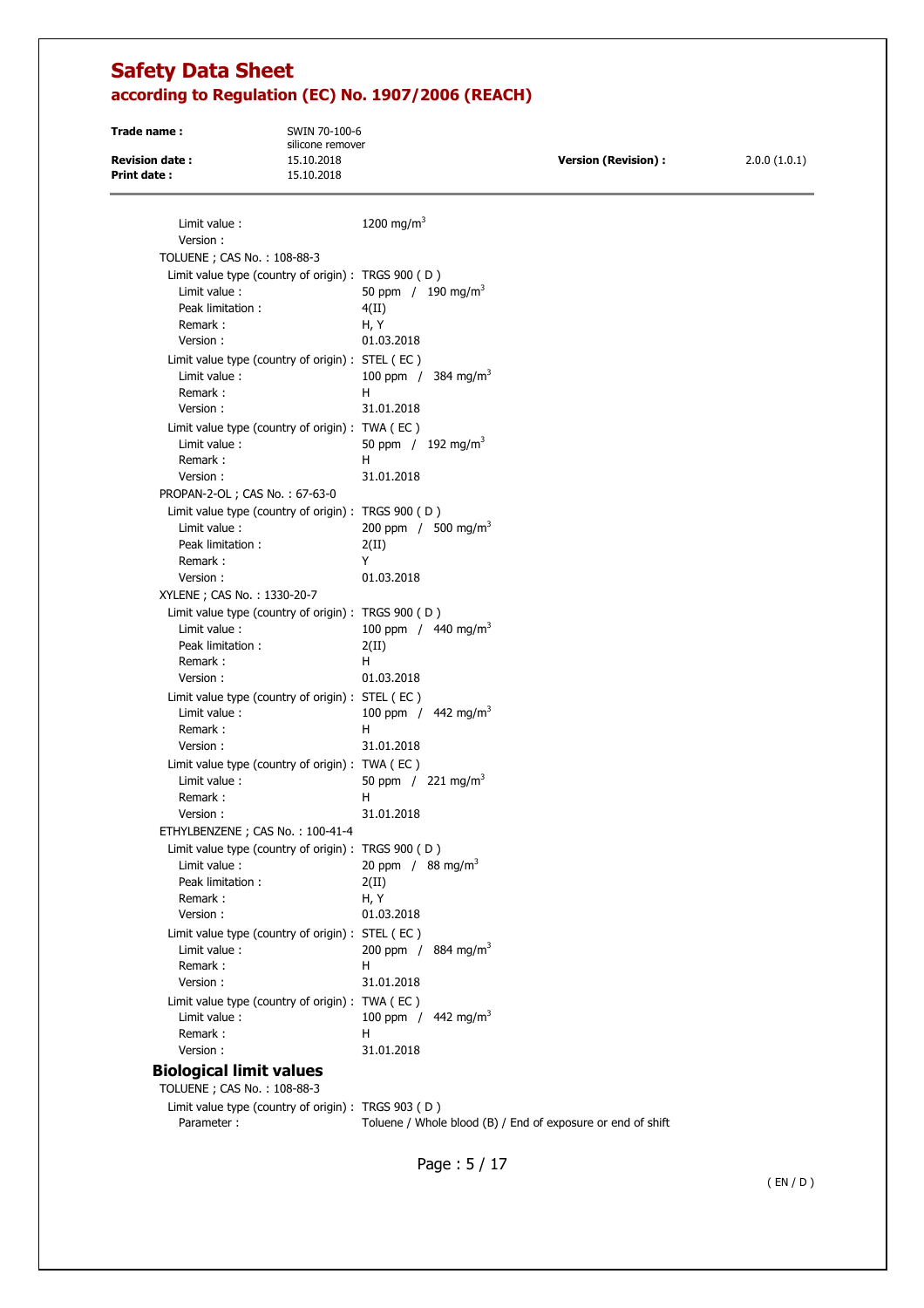| Trade name:                                 | SWIN 70-100-6<br>silicone remover                     |                                                                                                                            |              |
|---------------------------------------------|-------------------------------------------------------|----------------------------------------------------------------------------------------------------------------------------|--------------|
| <b>Revision date:</b><br><b>Print date:</b> | 15.10.2018<br>15.10.2018                              | <b>Version (Revision):</b>                                                                                                 | 2.0.0(1.0.1) |
| Limit value:<br>Version:                    |                                                       | $0.6$ mg/l<br>01.03.2018                                                                                                   |              |
|                                             |                                                       |                                                                                                                            |              |
| Parameter:                                  | Limit value type (country of origin) : TRGS $903$ (D) | o-Cresol / Urine (U) / End of exposure or end of shift; At long term exposure: after<br>several previous shifts            |              |
| Limit value :                               |                                                       | $1,5$ mg/l                                                                                                                 |              |
| Version:                                    |                                                       | 01.03.2018                                                                                                                 |              |
| PROPAN-2-OL; CAS No.: 67-63-0               |                                                       |                                                                                                                            |              |
|                                             | Limit value type (country of origin) : TRGS 903 (D)   |                                                                                                                            |              |
| Parameter:                                  |                                                       | Acetone / Whole blood (B) / End of exposure or end of shift                                                                |              |
| Limit value:                                |                                                       | $25 \text{ mg/l}$                                                                                                          |              |
| Version:                                    |                                                       | 01.03.2018                                                                                                                 |              |
|                                             | Limit value type (country of origin) : TRGS 903 (D)   |                                                                                                                            |              |
| Parameter:                                  |                                                       | Acetone / Urine (U) / End of exposure or end of shift                                                                      |              |
| Limit value:                                |                                                       | $25 \text{ mg/l}$                                                                                                          |              |
| Version:                                    |                                                       | 01.03.2018                                                                                                                 |              |
| XYLENE; CAS No.: 1330-20-7                  |                                                       |                                                                                                                            |              |
|                                             | Limit value type (country of origin) : TRGS 903 (D)   |                                                                                                                            |              |
| Parameter:                                  |                                                       | Methylhippuric acid / Urine (U) / End of exposure or end of shift                                                          |              |
| Limit value:                                |                                                       | 2000 mg/l                                                                                                                  |              |
| Version:                                    |                                                       | 01.03.2018                                                                                                                 |              |
|                                             | ETHYLBENZENE; CAS No.: 100-41-4                       |                                                                                                                            |              |
|                                             | Limit value type (country of origin) : TRGS 903 (D)   |                                                                                                                            |              |
| Parameter:                                  |                                                       | Mandelic acid + Phenylglyoxyl acid / Urine (U) / End of exposure or end of shift                                           |              |
| Limit value:                                |                                                       | 250 mg/g Kr                                                                                                                |              |
| Version:                                    |                                                       | 01.03.2018                                                                                                                 |              |
|                                             |                                                       |                                                                                                                            |              |
|                                             | <b>DNEL/DMEL and PNEC values</b>                      |                                                                                                                            |              |
| <b>DNEL/DMEL</b>                            |                                                       |                                                                                                                            |              |
| Limit value type :                          |                                                       | DNEL worker (systemic) ( hydrocarbons, C9-C11, n-alkanes, isoalkanes, cyclic, $\sim$ 2 %<br>aromates; CAS No.: 64742-48-9) |              |
| Exposure route:                             |                                                       | Dermal                                                                                                                     |              |
| Exposure frequency:                         |                                                       | Long-term                                                                                                                  |              |
| Limit value:                                |                                                       | 208 mg/kg                                                                                                                  |              |
| Safety factor:                              |                                                       | Day(s)                                                                                                                     |              |
| Limit value type :                          |                                                       | DNEL worker (systemic) ( hydrocarbons, C9-C11, n-alkanes, isoalkanes, cyclic, $\sim$ 2 %<br>aromates; CAS No.: 64742-48-9) |              |
| Exposure route :                            |                                                       | Inhalation                                                                                                                 |              |
| Exposure frequency:                         |                                                       | Long-term<br>871 ma/m <sup>3</sup>                                                                                         |              |
| Limit value :<br>Safety factor:             |                                                       | 8 h                                                                                                                        |              |
| Limit value type :                          |                                                       | DNEL worker (systemic) ( NAPHTHA (PETROLEUM), HYDROTREATED LIGHT; CAS No.:<br>64742-49-0)                                  |              |
| Exposure route :                            |                                                       | Dermal                                                                                                                     |              |
| Exposure frequency:                         |                                                       | Long-term                                                                                                                  |              |
| Limit value:                                |                                                       | 773 mg/kg                                                                                                                  |              |
| Safety factor:                              |                                                       | 24 h                                                                                                                       |              |
| Limit value type :                          |                                                       | DNEL worker (systemic) (NAPHTHA (PETROLEUM), HYDROTREATED LIGHT; CAS No.:<br>64742-49-0)                                   |              |
| Exposure route :                            |                                                       | Inhalation                                                                                                                 |              |
| Exposure frequency:                         |                                                       | Long-term                                                                                                                  |              |
| Limit value :                               |                                                       | 2035 mg/m <sup>3</sup>                                                                                                     |              |
| Limit value type :                          |                                                       | DNEL worker (local) (TOLUENE; CAS No.: 108-88-3)                                                                           |              |
| Exposure route :                            |                                                       | Inhalation                                                                                                                 |              |
| Exposure frequency:                         |                                                       | Short-term (acute)                                                                                                         |              |
| Limit value :                               |                                                       | 384 mg/m <sup>3</sup>                                                                                                      |              |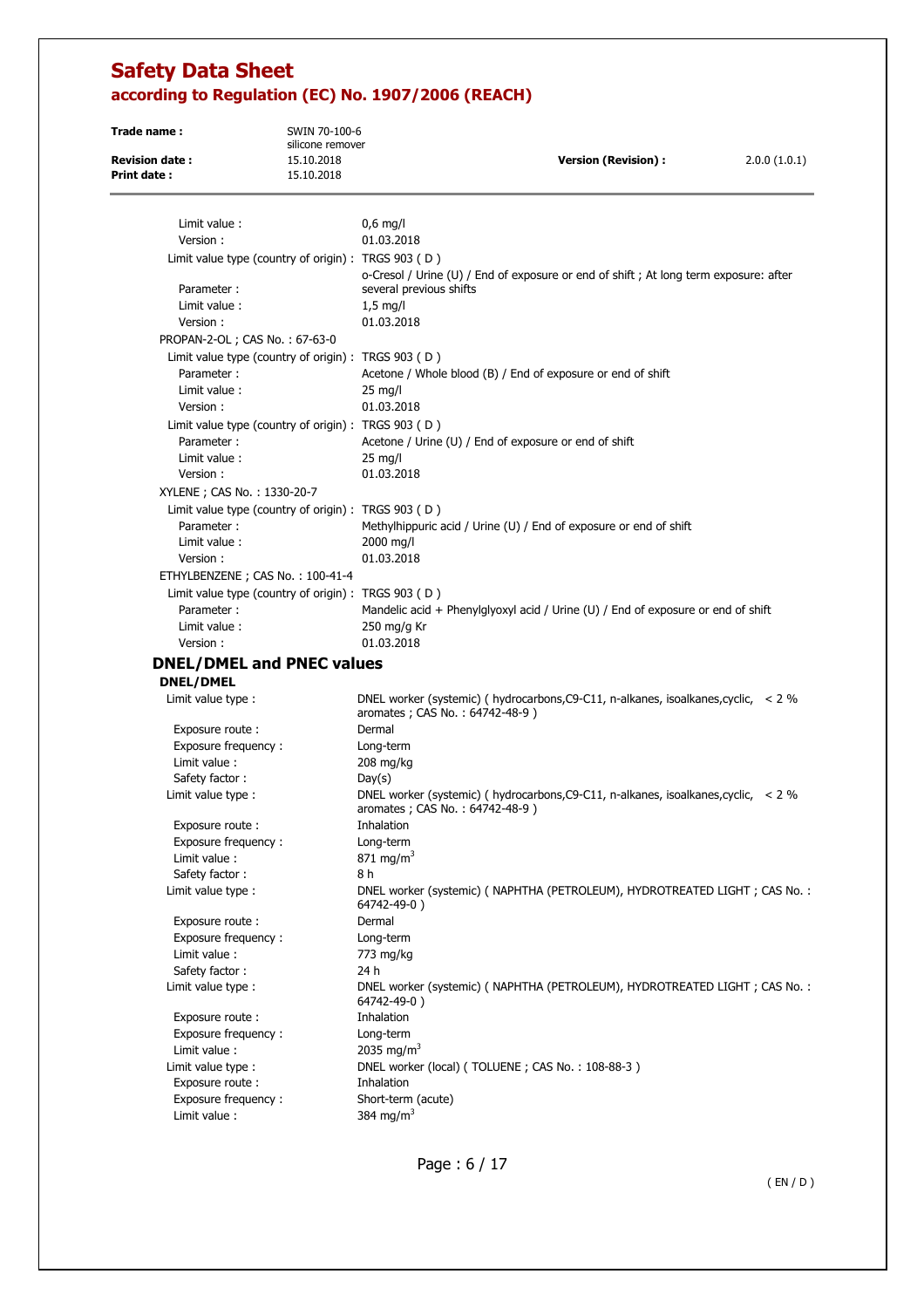**Trade name :** SWIN 70-100-6 silicone remover **Print date :** 15.10.2018

**Revision date :** 15.10.2018 **Version (Revision) :** 2.0.0 (1.0.1)

| Limit value type :                     | DNEL worker (local) (TOLUENE; CAS No.: 108-88-3)                        |
|----------------------------------------|-------------------------------------------------------------------------|
| Exposure route:                        | Inhalation                                                              |
| Exposure frequency:                    | Long-term                                                               |
| Limit value:                           | 192 mg/m <sup>3</sup>                                                   |
| Limit value type :                     | DNEL worker (systemic) (TOLUENE; CAS No.: 108-88-3)                     |
| Exposure route:                        | Dermal                                                                  |
| Exposure frequency:                    | Long-term                                                               |
| Limit value :                          | 384 mg/kg                                                               |
| Limit value type :                     | DNEL worker (systemic) (TOLUENE; CAS No.: 108-88-3)                     |
| Exposure route:                        | Inhalation                                                              |
| Exposure frequency:<br>Limit value:    | Short-term (acute)<br>384 mg/m <sup>3</sup>                             |
|                                        | DNEL worker (systemic) (TOLUENE; CAS No.: 108-88-3)                     |
| Limit value type :                     | Inhalation                                                              |
| Exposure route:<br>Exposure frequency: | Long-term                                                               |
| Limit value :                          | 192 mg/m <sup>3</sup>                                                   |
| Limit value type :                     | DNEL worker (systemic) ( PROPAN-2-OL; CAS No.: 67-63-0)                 |
| Exposure route:                        | Dermal                                                                  |
| Limit value:                           | 888 mg/kg                                                               |
| Limit value type :                     | DNEL worker (systemic) (PROPAN-2-OL; CAS No.: 67-63-0)                  |
| Exposure route:                        | Inhalation                                                              |
| Limit value:                           | 500 mg/m <sup>3</sup>                                                   |
| Limit value type :                     | DNEL worker (local) (XYLENE; CAS No.: 1330-20-7)                        |
| Exposure route :                       | Inhalation                                                              |
| Exposure frequency:                    | Short-term (acute)                                                      |
| Limit value:                           | 289 mg/m <sup>3</sup>                                                   |
| Limit value type :                     | DNEL worker (systemic) (XYLENE; CAS No.: 1330-20-7)                     |
| Exposure route:                        | Inhalation                                                              |
| Exposure frequency:                    | Short-term (acute)                                                      |
| Limit value:                           | 289 mg/m <sup>3</sup>                                                   |
| Limit value type :                     | DNEL worker (systemic) (XYLENE; CAS No.: 1330-20-7)                     |
| Exposure route :                       | Inhalation                                                              |
| Exposure frequency:                    | Long-term                                                               |
| Limit value :                          | 77 mg/m $3$                                                             |
| Limit value type :                     | DNEL worker (systemic) (XYLENE; CAS No.: 1330-20-7)                     |
| Exposure route:                        | Dermal                                                                  |
| Exposure frequency:                    | Long-term                                                               |
| Limit value:                           | $180$ mg/kg                                                             |
| Limit value type :                     | DNEL worker (systemic) (ETHYLBENZENE; CAS No.: 100-41-4)                |
| Exposure route:                        | Inhalation                                                              |
| Exposure frequency:                    | Long-term                                                               |
| Limit value :                          | 77 mg/m $3$                                                             |
| <b>PNEC</b>                            |                                                                         |
| Limit value type :                     | PNEC (Aquatic, freshwater) (TOLUENE; CAS No.: 108-88-3)                 |
| Limit value :                          | $0,68$ mg/l                                                             |
| Limit value type :<br>Limit value:     | PNEC (Aquatic, marine water) (TOLUENE; CAS No.: 108-88-3)               |
| Limit value type :                     | $0,68$ mg/l<br>PNEC (Sediment, freshwater) (TOLUENE; CAS No.: 108-88-3) |
| Limit value:                           | 16,39 mg/kg                                                             |
| Limit value type :                     | PNEC (Sediment, marine water) (TOLUENE; CAS No.: 108-88-3)              |
| Limit value:                           | 16,39 mg/kg                                                             |
| Limit value type :                     | PNEC (Sewage treatment plant) (TOLUENE; CAS No.: 108-88-3)              |
| Limit value :                          | 13,61 mg/l                                                              |
| Limit value type :                     | PNEC (Aquatic, freshwater) (PROPAN-2-OL; CAS No.: 67-63-0)              |
| Limit value :                          | 140,9 mg/l                                                              |
|                                        |                                                                         |

Page : 7 / 17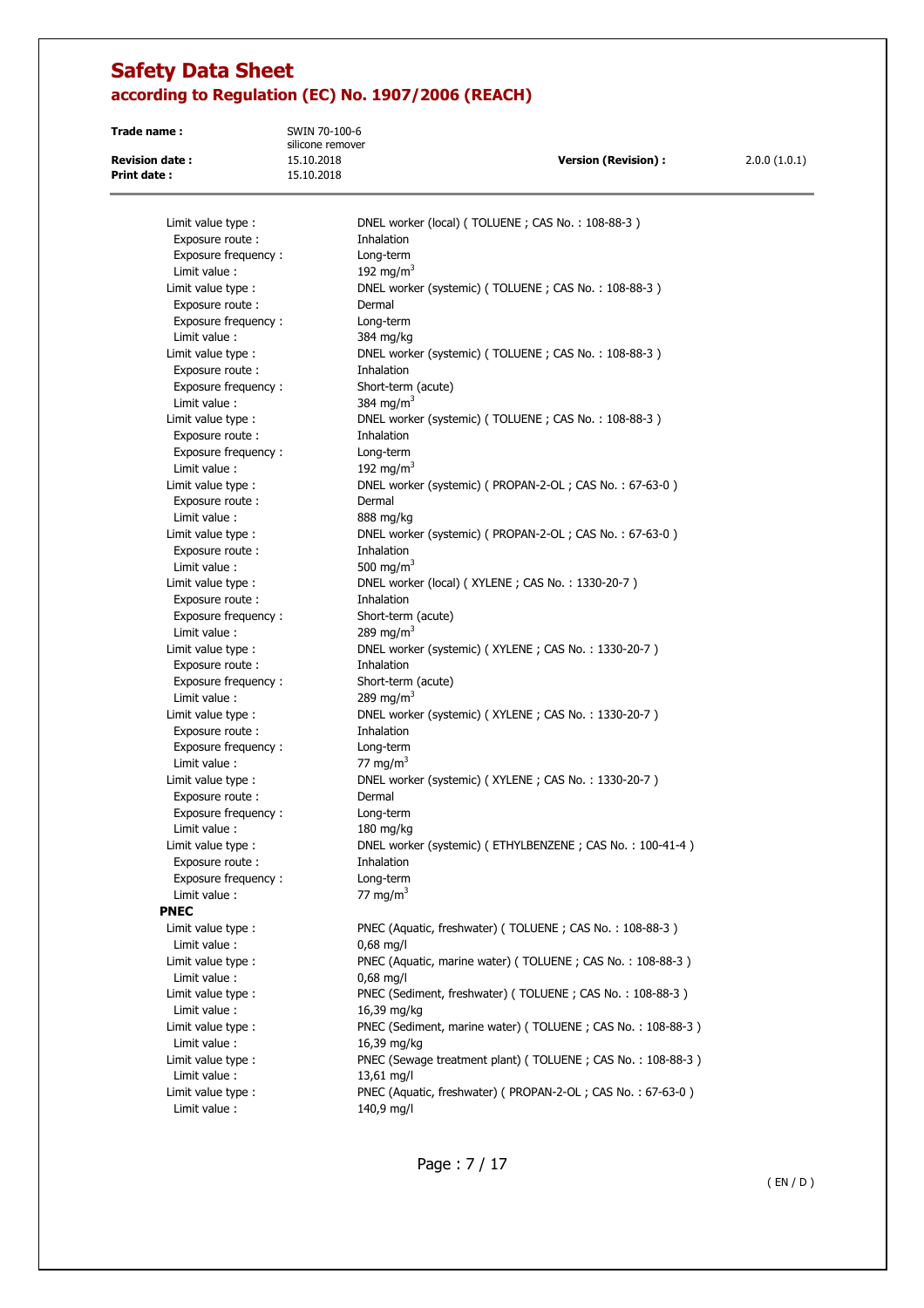**Trade name :** SWIN 70-100-6 silicone remover **Revision date :** 15.10.2018 **Version (Revision) :** 2.0.0 (1.0.1) **Print date :** 15.10.2018

Limit value : 140,9 mg/l Limit value : 552 mg/kg Limit value : 552 mg/kg Limit value : 0,327 mg/l Limit value : 0,327 mg/l Limit value : 12,46 mg/kg Limit value : 12,46 mg/kg

Limit value type : PNEC (Aquatic, marine water) ( PROPAN-2-OL ; CAS No. : 67-63-0 ) Limit value type : PNEC (Sediment, freshwater) ( PROPAN-2-OL ; CAS No. : 67-63-0 ) Limit value type : PNEC (Sediment, marine water) ( PROPAN-2-OL ; CAS No. : 67-63-0 ) Limit value type : PNEC (Aquatic, freshwater) (XYLENE ; CAS No. : 1330-20-7) Limit value type : PNEC (Aquatic, marine water) ( XYLENE ; CAS No. : 1330-20-7 ) Limit value type : PNEC (Sediment, freshwater) ( XYLENE ; CAS No. : 1330-20-7 ) Limit value type : PNEC (Sediment, marine water) (XYLENE ; CAS No. : 1330-20-7 ) Limit value type : PNEC (Sewage treatment plant) ( XYLENE ; CAS No. : 1330-20-7 ) Limit value : 6,58 mg/l

### **8.2 Exposure controls**



## **Personal protection equipment**

## **Eye/face protection**

Eye glasses with side protection

#### **Skin protection**

#### **Hand protection**

**Suitable material** : FKM (fluoro rubber) NBR (Nitrile rubber) Thickness of the glove material : 0.7 mm Breakthrough time (maximum wearing time) : 480 min

Recommended glove articles EN ISO 374

**Remark** : Check leak tightness/impermeability prior to use. In the case of wanting to use the gloves again, clean them before taking off and air them well. The quality of the protective gloves resistant to chemicals must be chosen as a function of the specific working place concentration and quantity of hazardous substances. For special purposes, it is recommended to check the resistance to chemicals of the protective gloves mentioned above together with the supplier of these gloves.

#### **Body protection**

lab coat Overall

**Suitable protective clothing** : For the protection against direct skin contact, body protective clothing is essential (in addition to the usual working clothes). Chemical resistant safety shoes Only wear fitting, comfortable and clean protective clothing.

**Required properties** : antistatic. flame-resistant heat-resistant

**Recommended material** : Natural fibres (e.g. cotton) heat-resistant synthetic fibres

#### **Respiratory protection**

Appropriate engineering controls

If technical exhaust or ventilation measures are not possible or insufficient, respiratory protection must be worn. Respiratory protection necessary at: exceeding exposure limit values aerosol or mist formation. spray application

#### **Suitable respiratory protection apparatus**

Filtering device (full mask or mouthpiece) with filter: Type : A

### **General health and safety measures**

Wash hands before breaks and after work. Apply skin care products after work.

## **SECTION 9: Physical and chemical properties**

Page : 8 / 17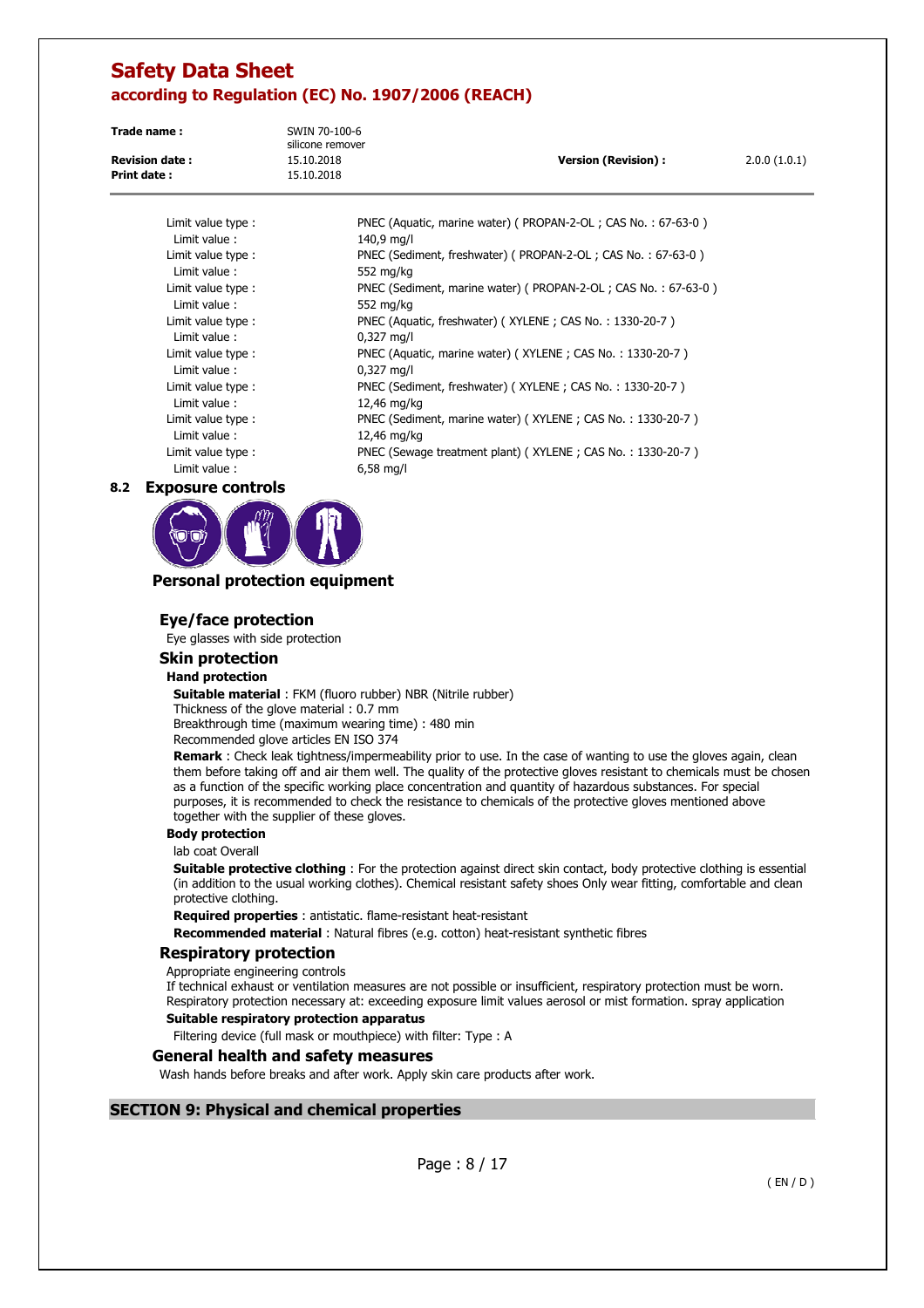| Trade name:            | SWIN 70-100-6<br>silicone remover |                      |              |
|------------------------|-----------------------------------|----------------------|--------------|
| <b>Revision date :</b> | 15.10.2018                        | Version (Revision) : | 2.0.0(1.0.1) |
| Print date :           | 15.10.2018                        |                      |              |

# **9.1 Information on basic physical and chemical properties**

**Physical state :** Liquid **Odour : characteristic** 

 **Appearance** 

**Colour :** colourless

 **Odour threshold** 

No data available

| Safety relevant basis data |  |  |  |
|----------------------------|--|--|--|
|----------------------------|--|--|--|

| Melting point/melting range:                |                    | No data available  |                   |                  |
|---------------------------------------------|--------------------|--------------------|-------------------|------------------|
| Initial boiling point and boiling<br>range: | (1013 hPa)         | $82 - 162$         | °C                |                  |
| Decomposition temperature :                 |                    | No data available  |                   |                  |
| Flash point:                                |                    | $-2$               | °C                | DIN 51755 part 1 |
| Ignition temperature :                      |                    | 245                | °C                | DIN 51794        |
| Lower explosion limit :                     |                    | 0,6                | Vol-%             |                  |
| <b>Upper explosion limit:</b>               |                    | 8                  | $Vol-%$           |                  |
| Vapour pressure :                           | (20 °C )           | 27                 | hPa               |                  |
| <b>Density:</b>                             | (20 °C)            | 0.766              | q/cm <sup>3</sup> | <b>DIN 51757</b> |
| <b>Water solubility:</b>                    | (20 °C )           | partially miscible |                   |                  |
| pH-value:                                   | (20 °C )           | not applicable     |                   |                  |
| $log PO/W$ :                                |                    | No data available  |                   |                  |
| <b>Cinematic viscosity:</b>                 | (40 °C)            | No data available  |                   |                  |
| <b>Relative vapour density:</b>             | (20 °C )           | No data available  |                   |                  |
| <b>Vapourisation rate:</b>                  |                    | No data available  |                   |                  |
| <b>Maximum VOC content (EC):</b>            |                    | 100                | Wt %              | 1999/13/EC       |
| VOC-value:                                  |                    | 766                | g/l               | 2004/42/EC       |
| <b>Oxidising liquids:</b>                   | No data available. |                    |                   |                  |
| <b>Explosive properties:</b>                | Not determined.    |                    |                   |                  |

## **9.2 Other information**

None

# **SECTION 10: Stability and reactivity**

## **10.1 Reactivity**

No information available.

## **10.2 Chemical stability**

The product is stable under storage at normal ambient temperatures.

### **10.3 Possibility of hazardous reactions**  No information available.

# **10.4 Conditions to avoid**

No information available.

- **10.5 Incompatible materials**  Exothermic reaction with: Alkali (lye). Acid. Oxidising agent, strong.
- **10.6 Hazardous decomposition products**  Gases/vapours, combustible
- **SECTION 11: Toxicological information**

# **11.1 Information on toxicological effects**

Page : 9 / 17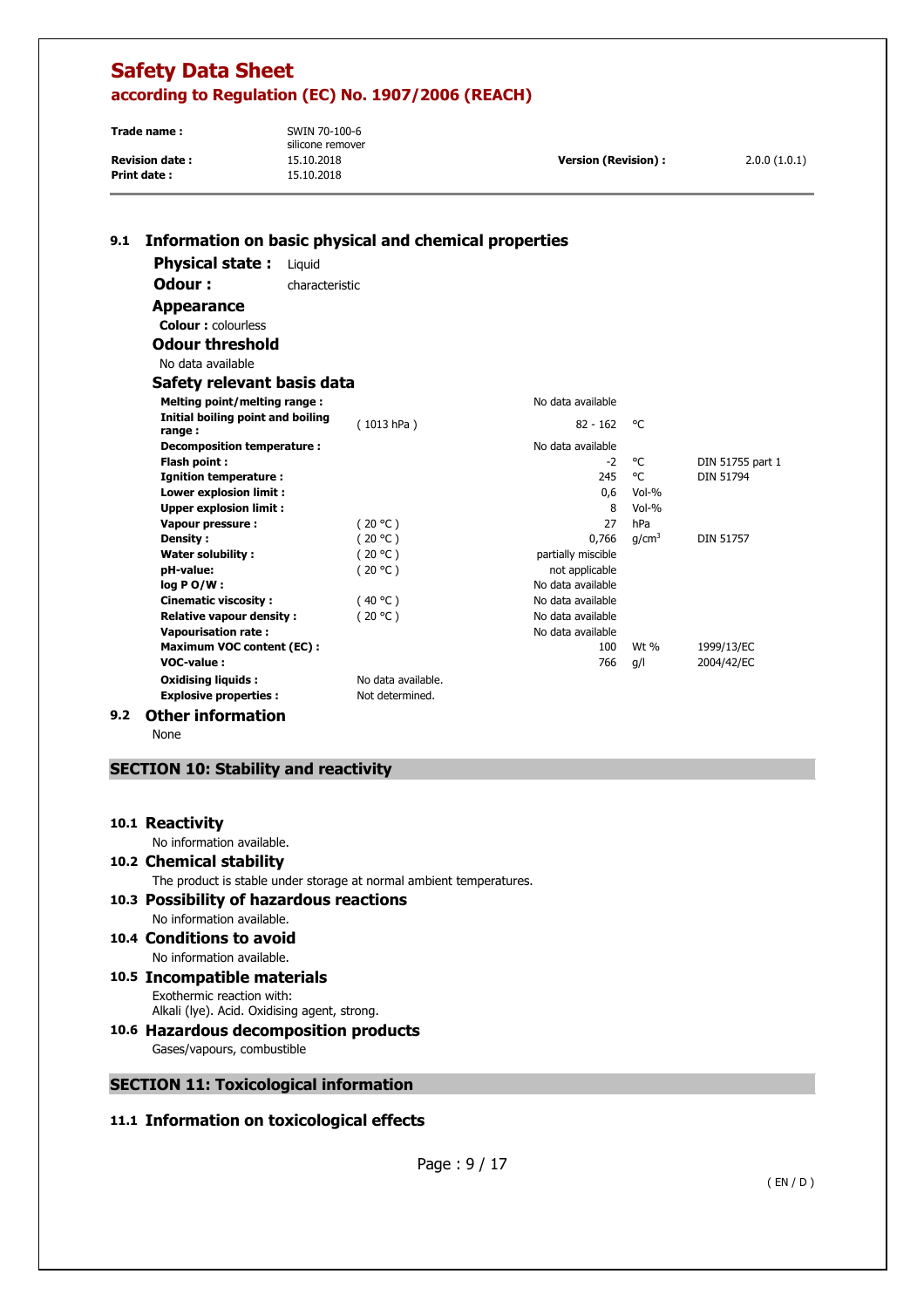**Trade name :** SWIN 70-100-6

**Print date :** 15.10.2018

silicone remover

**Revision date :** 15.10.2018 **Version (Revision) :** 2.0.0 (1.0.1)

# **Acute effects**

Based on available data, the classification criteria are not met.

| <b>Acute oral toxicity</b>   |                                                                                                            |
|------------------------------|------------------------------------------------------------------------------------------------------------|
| Parameter:                   | ATEmix calculated                                                                                          |
| Exposure route :             | Oral                                                                                                       |
| Effective dose:              | not relevant                                                                                               |
| Parameter:                   | LD50 (hydrocarbons, C9-C11, n-alkanes, isoalkanes, cyclic, < 2 % aromates ; CAS No.<br>: 64742-48-9 )      |
| Exposure route:              | Oral                                                                                                       |
| Species:                     | Rat                                                                                                        |
| Effective dose:              | > 5000 mg/kg                                                                                               |
| Method:                      | <b>OECD 401</b>                                                                                            |
| Parameter:                   | LD50 ( NAPHTHA (PETROLEUM), HYDROTREATED LIGHT ; CAS No. : 64742-49-0 )                                    |
| Exposure route:              | Oral                                                                                                       |
| Species :                    | Rat                                                                                                        |
| Effective dose:              | $> 5000$ mg/m <sup>3</sup>                                                                                 |
| Parameter:                   | LD50 (TOLUENE; CAS No.: 108-88-3)                                                                          |
| Exposure route:              | Oral                                                                                                       |
| Species :                    | Rat                                                                                                        |
| Effective dose:              | > 5000 mg/kg                                                                                               |
| Parameter:                   | LD50 ( PROPAN-2-OL ; CAS No.: 67-63-0 )                                                                    |
| Exposure route:              | Oral                                                                                                       |
| Species:                     | Rat                                                                                                        |
| Effective dose:              | 5840 mg/kg                                                                                                 |
| Parameter:                   | LD50 (XYLENE; CAS No.: 1330-20-7)                                                                          |
| Exposure route:              | Oral                                                                                                       |
| Species :                    | Rat                                                                                                        |
| Effective dose:              | 4300 mg/kg                                                                                                 |
| Parameter:                   | LD50 (ETHYLBENZENE; CAS No.: 100-41-4)                                                                     |
| Exposure route:              | Oral                                                                                                       |
| Species :                    | Rat                                                                                                        |
| Effective dose:              | 3500 mg/kg                                                                                                 |
| <b>Acute dermal toxicity</b> |                                                                                                            |
| Parameter:                   | ATEmix calculated                                                                                          |
| Exposure route:              | Dermal                                                                                                     |
| Effective dose:              | 31816 mg/kg                                                                                                |
| Parameter:                   | LD50 (hydrocarbons, C9-C11, n-alkanes, isoalkanes, cyclic, < 2 % aromates ; CAS No.<br>$: 64742 - 48 - 9)$ |
| Exposure route:              | Dermal                                                                                                     |
| Species :                    | Rabbit                                                                                                     |
| Effective dose:              | > 5000 mg/kg                                                                                               |
| Method:                      | <b>OECD 402</b>                                                                                            |
| Parameter:                   | LD50 ( NAPHTHA (PETROLEUM), HYDROTREATED LIGHT ; CAS No. : 64742-49-0 )                                    |
| Exposure route:              | Dermal                                                                                                     |
| Species:                     | Rabbit                                                                                                     |
| Effective dose:              | $> 2800$ mg/kg                                                                                             |
| Exposure time :              | 24 h                                                                                                       |
| Parameter:                   | LD50 (TOLUENE; CAS No.: 108-88-3)                                                                          |
| Exposure route :             | Dermal                                                                                                     |
| Species:                     | Rabbit                                                                                                     |
| Effective dose:              | > 5000 mg/kg                                                                                               |
| Parameter:                   | LD50 ( PROPAN-2-OL ; CAS No.: 67-63-0 )                                                                    |
| Exposure route:              | Dermal                                                                                                     |
| Species :                    | Rabbit                                                                                                     |
| Effective dose:              | > 2000 mg/kg                                                                                               |

Page : 10 / 17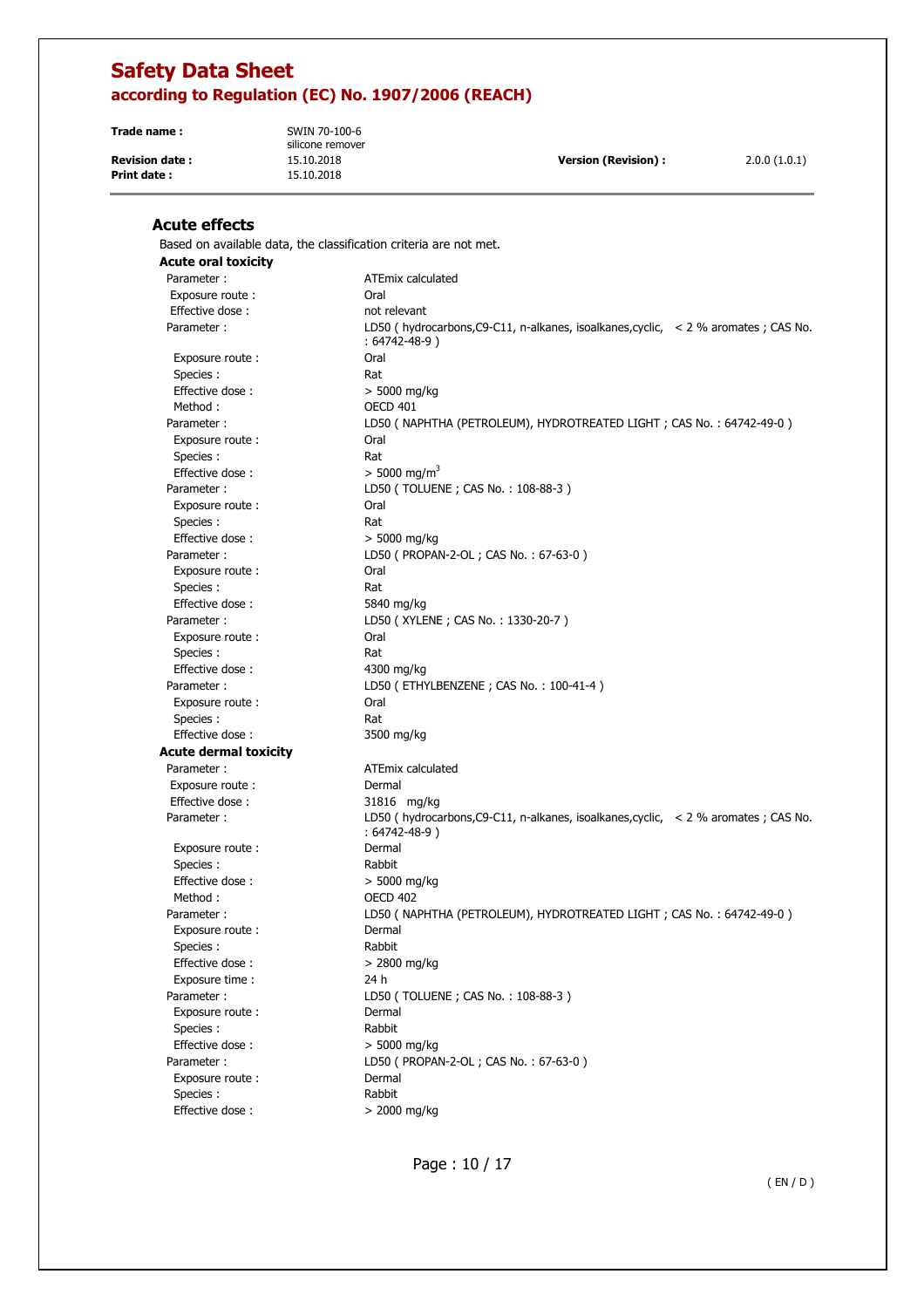| Trade name:                                 | SWIN 70-100-6<br>silicone remover |                                                                                                            |              |
|---------------------------------------------|-----------------------------------|------------------------------------------------------------------------------------------------------------|--------------|
| <b>Revision date:</b><br><b>Print date:</b> | 15.10.2018<br>15.10.2018          | <b>Version (Revision):</b>                                                                                 | 2.0.0(1.0.1) |
|                                             |                                   |                                                                                                            |              |
| Parameter:                                  |                                   | LD50 (XYLENE; CAS No.: 1330-20-7)                                                                          |              |
| Exposure route:                             |                                   | Dermal                                                                                                     |              |
| Species:                                    |                                   | Rabbit                                                                                                     |              |
| Effective dose:                             |                                   | 2000 mg/kg                                                                                                 |              |
| Parameter:                                  |                                   | LD50 (ETHYLBENZENE; CAS No.: 100-41-4)                                                                     |              |
| Exposure route:                             |                                   | Dermal                                                                                                     |              |
| Species :                                   |                                   | Rabbit                                                                                                     |              |
| Effective dose:                             |                                   | 12126 mg/kg                                                                                                |              |
| Parameter:                                  |                                   | ATE (XYLENE; CAS No.: 1330-20-7)                                                                           |              |
| Exposure route:                             |                                   | Dermal                                                                                                     |              |
| Effective dose:                             |                                   | 1100 mg/kg                                                                                                 |              |
| <b>Acute inhalation toxicity</b>            |                                   |                                                                                                            |              |
| Parameter:                                  |                                   | <b>ATEmix calculated</b>                                                                                   |              |
| Exposure route:                             |                                   | Inhalation (vapour)                                                                                        |              |
| Effective dose:                             |                                   | 238,6 mg/l                                                                                                 |              |
| Parameter:                                  |                                   | LD50 (hydrocarbons, C9-C11, n-alkanes, isoalkanes, cyclic, < 2 % aromates ; CAS No.<br>$: 64742 - 48 - 9)$ |              |
| Exposure route:                             |                                   | Inhalation                                                                                                 |              |
| Species:                                    |                                   | Rat                                                                                                        |              |
| Effective dose:                             |                                   | $> 5000$ mg/l                                                                                              |              |
| Exposure time :                             |                                   | 4 h                                                                                                        |              |
| Method:                                     |                                   | <b>OECD 403</b>                                                                                            |              |
| Parameter:                                  |                                   | LC50 ( NAPHTHA (PETROLEUM), HYDROTREATED LIGHT ; CAS No. : 64742-49-0 )                                    |              |
| Exposure route:                             |                                   | Inhalation                                                                                                 |              |
| Species:                                    |                                   | Rat                                                                                                        |              |
| Effective dose:                             |                                   | $> 23.3$ mg/l                                                                                              |              |
| Exposure time:                              |                                   | 4 h                                                                                                        |              |
| Parameter:                                  |                                   | LC50 (TOLUENE; CAS No.: 108-88-3)                                                                          |              |
| Exposure route:                             |                                   | Inhalation                                                                                                 |              |
| Species:                                    |                                   | Rat                                                                                                        |              |
| Effective dose:                             |                                   | $> 20$ mg/l                                                                                                |              |
| Exposure time:                              |                                   | 4 h                                                                                                        |              |
| Parameter:                                  |                                   | LC50 ( PROPAN-2-OL ; CAS No.: 67-63-0 )                                                                    |              |
| Exposure route:                             |                                   | Inhalation (vapour)                                                                                        |              |
| Species :                                   |                                   | Rat                                                                                                        |              |
| Effective dose:                             |                                   | $> 20$ mg/l                                                                                                |              |
| Exposure time:                              |                                   | 8 h                                                                                                        |              |
| Parameter:                                  |                                   | LC50 (XYLENE; CAS No.: 1330-20-7)                                                                          |              |
| Exposure route:                             |                                   | Inhalation                                                                                                 |              |
| Species:                                    |                                   | Rat                                                                                                        |              |
| Effective dose:                             |                                   | 8000 mg/l                                                                                                  |              |
| Exposure time:                              |                                   | 4 h                                                                                                        |              |
| Parameter:                                  |                                   | LC50 (ETHYLBENZENE; CAS No.: 100-41-4)                                                                     |              |
| Exposure route:                             |                                   | Inhalation                                                                                                 |              |
| Species :                                   |                                   | Rat                                                                                                        |              |
| Effective dose:                             |                                   | 27571 mg/m <sup>3</sup>                                                                                    |              |
| Exposure time :                             |                                   | 4 h                                                                                                        |              |
| <b>Irritant and corrosive effects</b>       |                                   |                                                                                                            |              |
| Primary irritation to the skin              |                                   |                                                                                                            |              |
| Causes skin irritation.                     |                                   |                                                                                                            |              |
| <b>Irritation to eyes</b>                   |                                   | Based on available data, the classification criteria are not met.                                          |              |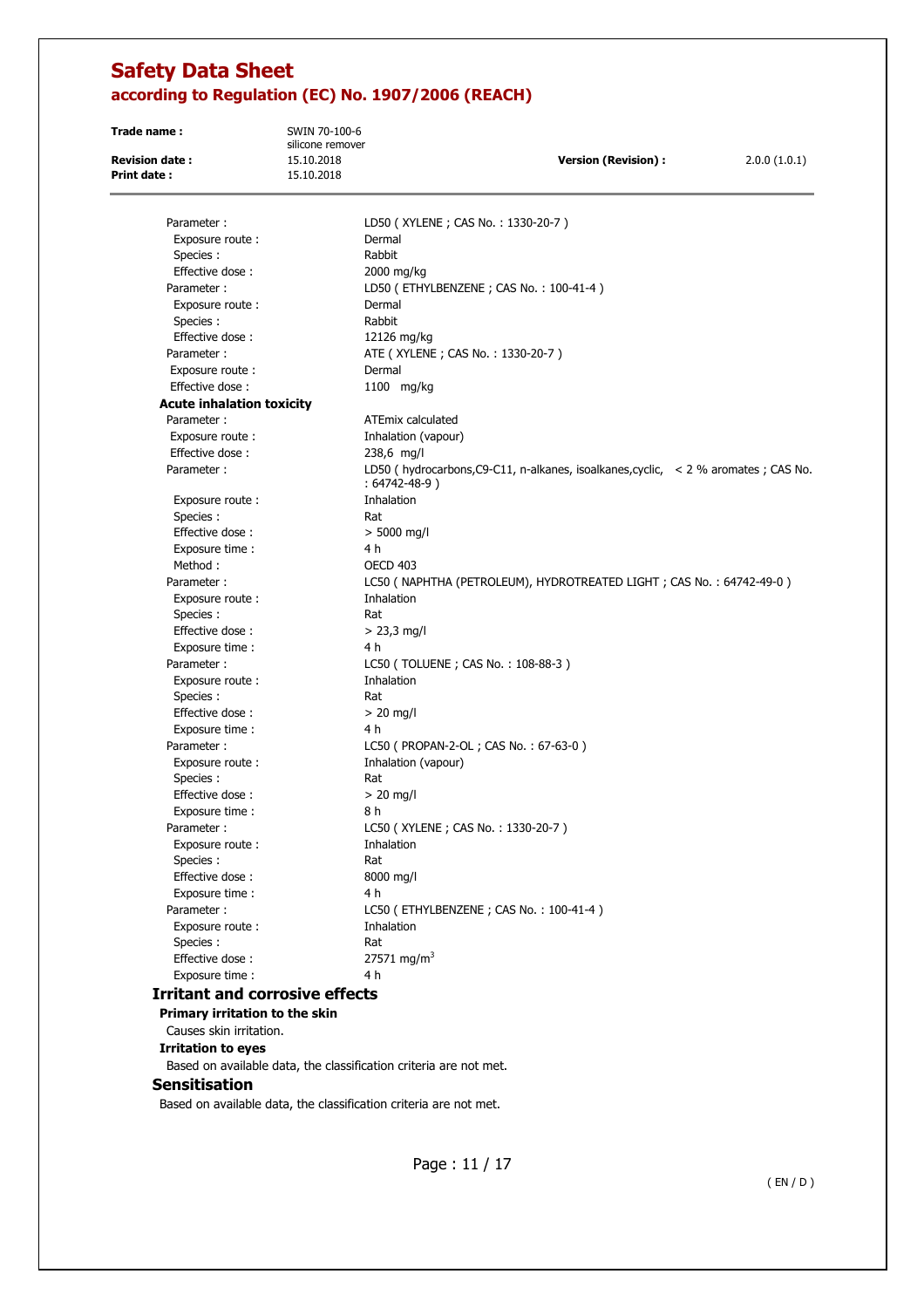| Trade name:           | SWIN 70-100-6<br>silicone remover |                            |              |
|-----------------------|-----------------------------------|----------------------------|--------------|
| <b>Revision date:</b> | 15.10.2018                        | <b>Version (Revision):</b> | 2.0.0(1.0.1) |
| <b>Print date:</b>    | 15.10.2018                        |                            |              |

## **CMR effects (carcinogenicity, mutagenicity and toxicity for reproduction)**

#### **Carcinogenicity**

 Based on available data, the classification criteria are not met. **Germ cell mutagenicity**  Based on available data, the classification criteria are not met. **Reproductive toxicity**  Suspected of damaging the unborn child. **STOT-single exposure** 

May cause drowsiness or dizziness.

#### **STOT-repeated exposure**

Based on available data, the classification criteria are not met.

#### **Aspiration hazard**

May be fatal if swallowed and enters airways.

### **SECTION 12: Ecological information**

## **12.1 Toxicity**

### **Aquatic toxicity**  Toxic to aquatic life with long lasting effects. **Acute (short-term) fish toxicity**  Parameter : LC50 ( hydrocarbons, C9-C11, n-alkanes, isoalkanes, cyclic, < 2 % aromates ; CAS No. : 64742-48-9 ) Species : Oncorhynchus mykiss (Rainbow trout) Evaluation parameter : Acute (short-term) fish toxicity Effective dose :  $> 1000$  mg/l Exposure time : 96 h Parameter : LC50 ( NAPHTHA (PETROLEUM), HYDROTREATED LIGHT ; CAS No. : 64742-49-0 ) Species : Oncorhynchus mykiss (Rainbow trout) Evaluation parameter : Acute (short-term) fish toxicity Effective dose :  $> 13.4$  mg/l Exposure time : 96 h Parameter : LL50 ( NAPHTHA (PETROLEUM), HYDROTREATED LIGHT ; CAS No. : 64742-49-0 ) Species : Oncorhynchus aguabonita Evaluation parameter : Acute (short-term) fish toxicity Effective dose :  $> 3$  mg/l Exposure time : 72 h Parameter : LC50 (TOLUENE ; CAS No. : 108-88-3 ) Species : Pimephales promelas (fathead minnow) Evaluation parameter : Acute (short-term) fish toxicity Effective dose : 66 mg/l Exposure time : 96 h Parameter : LC50 ( PROPAN-2-OL ; CAS No. : 67-63-0 ) Species : Pimephales promelas (fathead minnow) Evaluation parameter : Acute (short-term) fish toxicity Effective dose : 9640 mg/l Exposure time : 96 h Parameter : LC50 (XYLENE ; CAS No. : 1330-20-7 ) Species : Oncorhynchus mykiss (Rainbow trout) Evaluation parameter : Acute (short-term) fish toxicity Effective dose : 2,6 mg/l Exposure time : 96 h Parameter : LC50 (ETHYLBENZENE ; CAS No. : 100-41-4)

Evaluation parameter : Acute (short-term) fish toxicity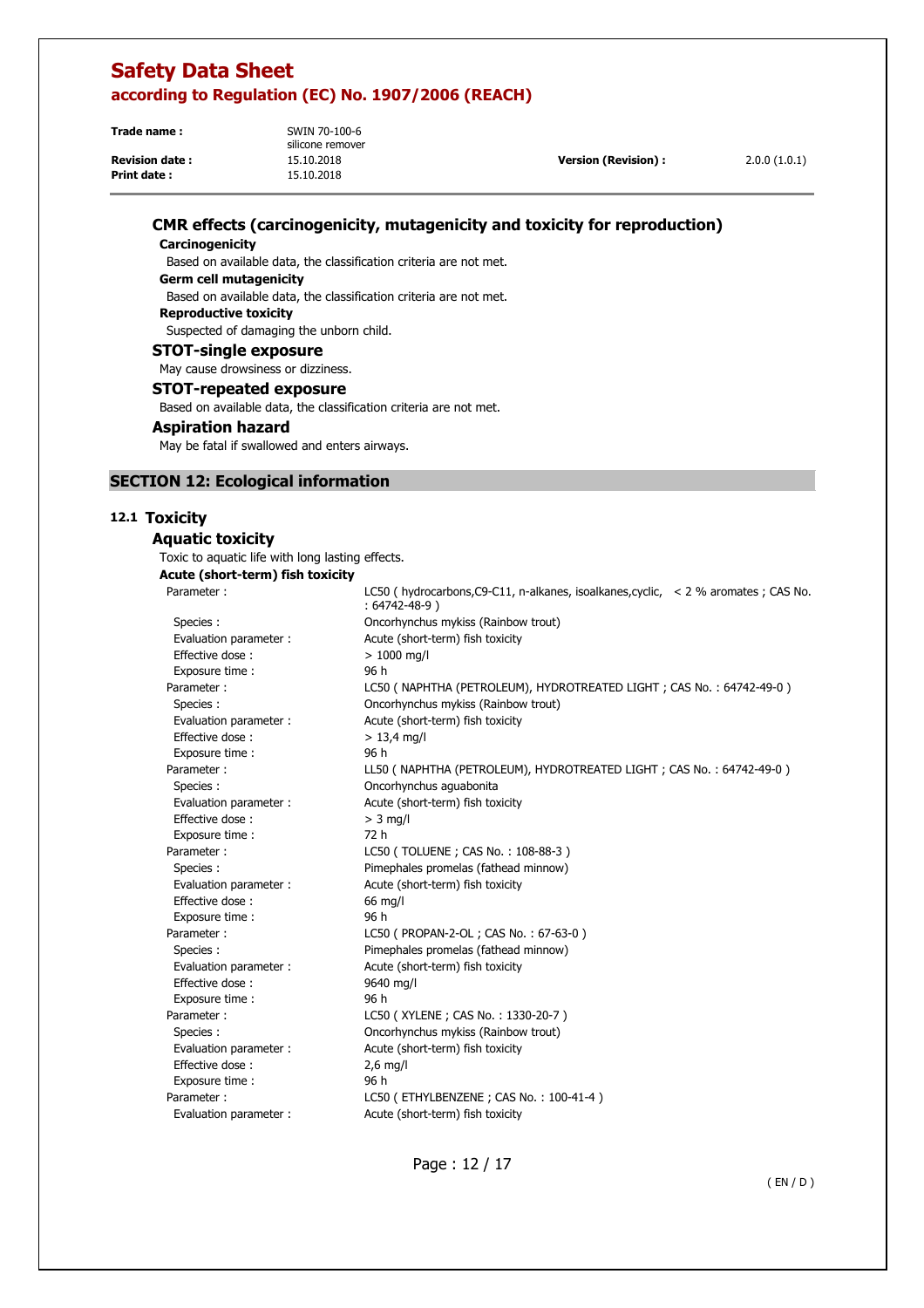**Trade name :** SWIN 70-100-6 silicone remover **Revision date :** 15.10.2018 **Version (Revision) :** 2.0.0 (1.0.1) **Print date :** 15.10.2018

| Effective dose:                      | $6,4$ mg/l                                                                              |
|--------------------------------------|-----------------------------------------------------------------------------------------|
| Exposure time :                      | 48 h                                                                                    |
| Chronic (long-term) fish toxicity    |                                                                                         |
| Parameter:                           | NOEC (TOLUENE; CAS No.: 108-88-3)                                                       |
| Species :                            | Oncorhynchus kisutch                                                                    |
| Evaluation parameter :               | Acute (short-term) fish toxicity                                                        |
| Effective dose:                      | $1,39$ mg/l                                                                             |
| Exposure time:                       | 40 Day(s)                                                                               |
| Parameter:                           | Chronic (long-term) fish toxicity (XYLENE; CAS No.: 1330-20-7)                          |
| Species :                            | Oncorhynchus mykiss (Rainbow trout)                                                     |
| Evaluation parameter:                | Chronic (long-term) fish toxicity                                                       |
| Effective dose:                      | $> 1,3$ mg/l                                                                            |
| Exposure time :                      | 56 Day(s)                                                                               |
| Acute (short-term) daphnia toxicity  |                                                                                         |
| Parameter:                           | EC50 (hydrocarbons, C9-C11, n-alkanes, isoalkanes, cyclic, $\leq$ 2 % aromates; CAS No. |
|                                      | : 64742-48-9)                                                                           |
| Species :                            | Daphnia magna (Big water flea)                                                          |
| Evaluation parameter:                | Acute (short-term) daphnia toxicity                                                     |
| Effective dose:                      | $> 1000$ mg/l                                                                           |
| Exposure time :                      | 48 h                                                                                    |
| Method:                              | <b>OECD 202</b>                                                                         |
| Parameter:                           | EC50 ( NAPHTHA (PETROLEUM), HYDROTREATED LIGHT ; CAS No. : 64742-49-0 )                 |
| Species:                             | Daphnia magna (Big water flea)                                                          |
| Evaluation parameter:                | Acute (short-term) daphnia toxicity                                                     |
| Effective dose:                      | $>$ 3 mg/l                                                                              |
| Exposure time:                       | 48 h                                                                                    |
| Parameter:                           | EC50 (TOLUENE; CAS No.: 108-88-3)                                                       |
| Species :                            | Daphnia magna (Big water flea)                                                          |
| Evaluation parameter:                | Acute (short-term) daphnia toxicity                                                     |
| Effective dose:                      | 270 mg/l                                                                                |
| Exposure time :                      | 24 h                                                                                    |
| Parameter:                           | LC50 (TOLUENE; CAS No.: 108-88-3)                                                       |
| Species:                             | Ceriodaphnia dubia                                                                      |
| Evaluation parameter :               | Acute (short-term) daphnia toxicity                                                     |
| Effective dose:                      | 3,78 mg/l                                                                               |
| Exposure time :                      | 48 h                                                                                    |
| Parameter:                           | EC50 ( PROPAN-2-OL ; CAS No.: 67-63-0 )                                                 |
| Species :                            | Daphnia magna (Big water flea)                                                          |
| Evaluation parameter :               | Acute (short-term) daphnia toxicity                                                     |
| Effective dose:                      | 9714 mg/l                                                                               |
| Exposure time:                       | 24 h                                                                                    |
| Parameter:                           | EC50 (ETHYLBENZENE; CAS No.: 100-41-4)                                                  |
| Evaluation parameter:                | Acute (short-term) daphnia toxicity                                                     |
| Effective dose:                      | $2,4$ mg/l                                                                              |
|                                      | 48 h                                                                                    |
| Exposure time:                       |                                                                                         |
| Chronic (long-term) daphnia toxicity |                                                                                         |
| Parameter:                           | NOEC (TOLUENE; CAS No.: 108-88-3)                                                       |
| Species:                             | Ceriodaphnia dubia                                                                      |
| Evaluation parameter :               | Chronic (long-term) daphnia toxicity                                                    |
| Effective dose:                      | $0,74$ mg/l                                                                             |
| Exposure time :                      | $7$ Day(s)                                                                              |
| Parameter:                           | NOEC (XYLENE; CAS No.: 1330-20-7)                                                       |
| Species :                            | Daphnia pulex (water flea)                                                              |
| Evaluation parameter :               | Chronic (long-term) daphnia toxicity                                                    |
| Effective dose:                      | $1,17$ mg/l                                                                             |
|                                      |                                                                                         |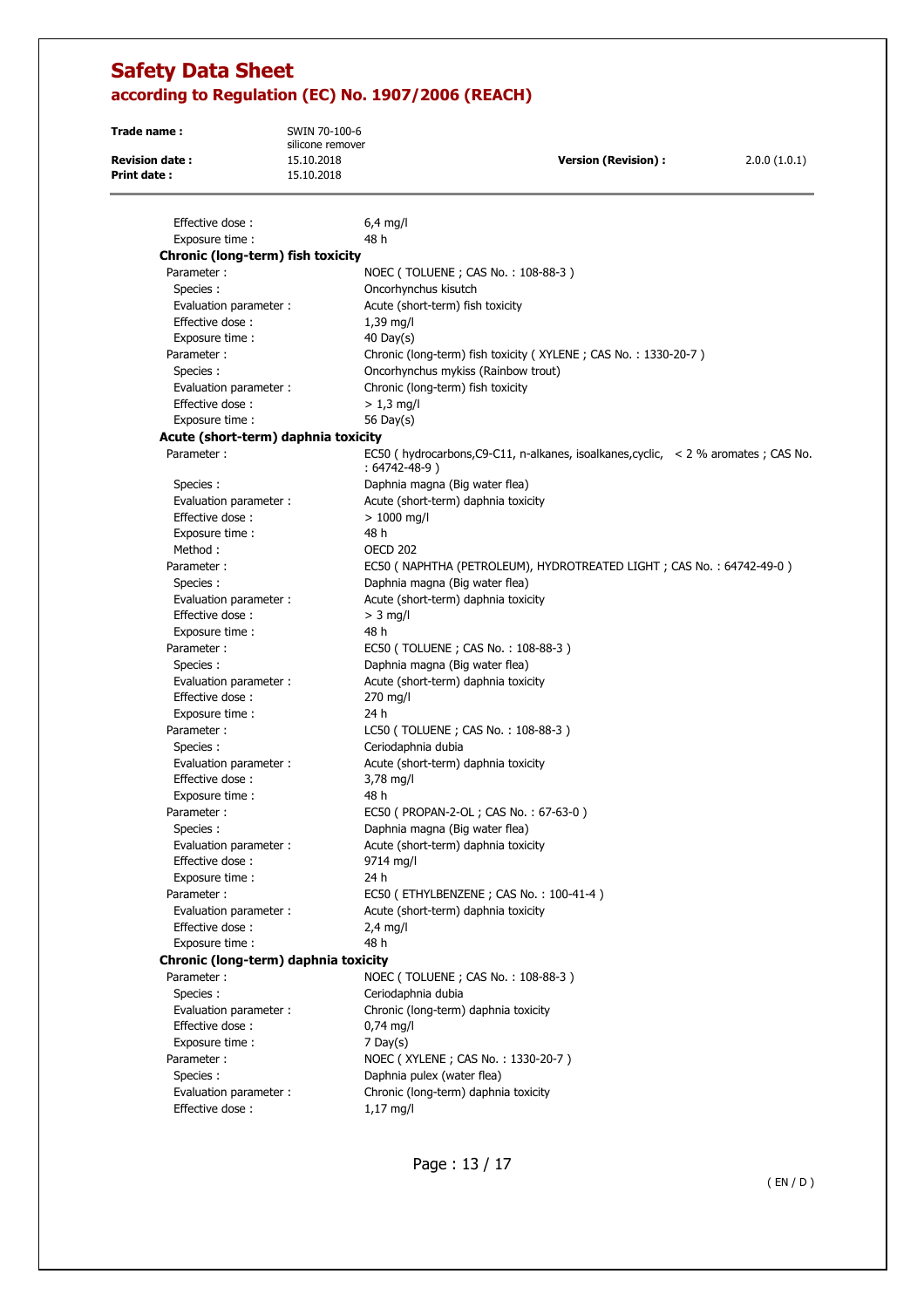| Trade name:                                                 | SWIN 70-100-6<br>silicone remover |                                                                                                                                                                             |              |
|-------------------------------------------------------------|-----------------------------------|-----------------------------------------------------------------------------------------------------------------------------------------------------------------------------|--------------|
| <b>Revision date:</b><br><b>Print date:</b>                 | 15.10.2018                        | <b>Version (Revision):</b>                                                                                                                                                  | 2.0.0(1.0.1) |
|                                                             | 15.10.2018                        |                                                                                                                                                                             |              |
|                                                             |                                   |                                                                                                                                                                             |              |
| Exposure time :                                             |                                   | $7$ Day(s)                                                                                                                                                                  |              |
| Parameter:                                                  |                                   | NOEC (ETHYLBENZENE; CAS No.: 100-41-4)                                                                                                                                      |              |
| Species :                                                   |                                   | Daphnia pulex (water flea)                                                                                                                                                  |              |
| Evaluation parameter :                                      |                                   | Chronic (long-term) daphnia toxicity                                                                                                                                        |              |
| Effective dose:                                             |                                   | $0,96$ mg/l                                                                                                                                                                 |              |
| Exposure time :                                             |                                   | $7$ Day(s)                                                                                                                                                                  |              |
| Acute (short-term) algae toxicity                           |                                   |                                                                                                                                                                             |              |
| Parameter:                                                  |                                   | NOELR ( NAPHTHA (PETROLEUM), HYDROTREATED LIGHT ; CAS No. : 64742-49-0 )                                                                                                    |              |
| Species :                                                   |                                   | Pseudokirchneriella subcapitata                                                                                                                                             |              |
| Evaluation parameter :                                      |                                   | Acute (short-term) algae toxicity                                                                                                                                           |              |
| Effective dose:                                             |                                   | $> 10$ mg/l<br>72 h                                                                                                                                                         |              |
| Exposure time :<br>Parameter:                               |                                   | EC50 (TOLUENE; CAS No.: 108-88-3)                                                                                                                                           |              |
| Species :                                                   |                                   | Scenedesmus subspicatus                                                                                                                                                     |              |
|                                                             |                                   |                                                                                                                                                                             |              |
| Evaluation parameter :<br>Effective dose:                   |                                   | Acute (short-term) algae toxicity                                                                                                                                           |              |
| Exposure time:                                              |                                   | 125 - 160 mg/l<br>48 h                                                                                                                                                      |              |
| Parameter:                                                  |                                   | EC50 (TOLUENE; CAS No.: 108-88-3)                                                                                                                                           |              |
| Species:                                                    |                                   | Chlamydomonas angulosa                                                                                                                                                      |              |
| Evaluation parameter :                                      |                                   | Acute (short-term) algae toxicity                                                                                                                                           |              |
| Effective dose:                                             |                                   | $134$ mg/l                                                                                                                                                                  |              |
| Exposure time :                                             |                                   | 3 h                                                                                                                                                                         |              |
| Parameter:                                                  |                                   | EC50 ( PROPAN-2-OL ; CAS No.: 67-63-0 )                                                                                                                                     |              |
| Species:                                                    |                                   | Scenedesmus subspicatus                                                                                                                                                     |              |
| Evaluation parameter :                                      |                                   | Acute (short-term) algae toxicity                                                                                                                                           |              |
| Effective dose:                                             |                                   | $> 100$ mg/l                                                                                                                                                                |              |
| Exposure time :                                             |                                   | 72 h                                                                                                                                                                        |              |
| Parameter:                                                  |                                   | EC50 (XYLENE; CAS No.: 1330-20-7)                                                                                                                                           |              |
| Species:                                                    |                                   | Pseudokirchneriella subcapitata                                                                                                                                             |              |
| Evaluation parameter :                                      |                                   | Acute (short-term) algae toxicity                                                                                                                                           |              |
| Effective dose:                                             |                                   | $2,2$ mg/l                                                                                                                                                                  |              |
| Exposure time:                                              |                                   | 72 h                                                                                                                                                                        |              |
| <b>Bacteria toxicity</b>                                    |                                   |                                                                                                                                                                             |              |
| Parameter:                                                  |                                   | EC50 (TOLUENE; CAS No.: 108-88-3)                                                                                                                                           |              |
| Species:                                                    |                                   | Nitrosomonas                                                                                                                                                                |              |
| Evaluation parameter :                                      |                                   | Bacteria toxicity                                                                                                                                                           |              |
| Effective dose:                                             |                                   | 84 mg/l                                                                                                                                                                     |              |
| Exposure time :                                             |                                   | 24 h                                                                                                                                                                        |              |
|                                                             |                                   |                                                                                                                                                                             |              |
| 12.2 Persistence and degradability                          |                                   |                                                                                                                                                                             |              |
| <b>Biodegradation</b>                                       |                                   |                                                                                                                                                                             |              |
| Parameter:                                                  |                                   | Biodegradation ( PROPAN-2-OL; CAS No.: 67-63-0)                                                                                                                             |              |
| Evaluation:                                                 |                                   | Readily biodegradable (according to OECD criteria).                                                                                                                         |              |
| 12.3 Bioaccumulative potential<br>No information available. |                                   |                                                                                                                                                                             |              |
|                                                             |                                   |                                                                                                                                                                             |              |
| 12.4 Mobility in soil                                       |                                   |                                                                                                                                                                             |              |
| No information available.                                   |                                   |                                                                                                                                                                             |              |
| 12.5 Results of PBT and vPvB assessment                     |                                   |                                                                                                                                                                             |              |
|                                                             |                                   | This substance does not meet the PBT/vPvB criteria of REACH, Annex XIII.<br>The substances in the mixture do not meet the PBT/vPvB criteria according to REACH, annex XIII. |              |
| 12.6 Other adverse effects<br>No information available.     |                                   |                                                                                                                                                                             |              |
|                                                             |                                   |                                                                                                                                                                             |              |
| 12.7 Additional ecotoxicological information                |                                   |                                                                                                                                                                             |              |
| None                                                        |                                   |                                                                                                                                                                             |              |
|                                                             |                                   |                                                                                                                                                                             |              |
|                                                             |                                   |                                                                                                                                                                             |              |
|                                                             |                                   | Page: 14 / 17                                                                                                                                                               |              |

( EN / D )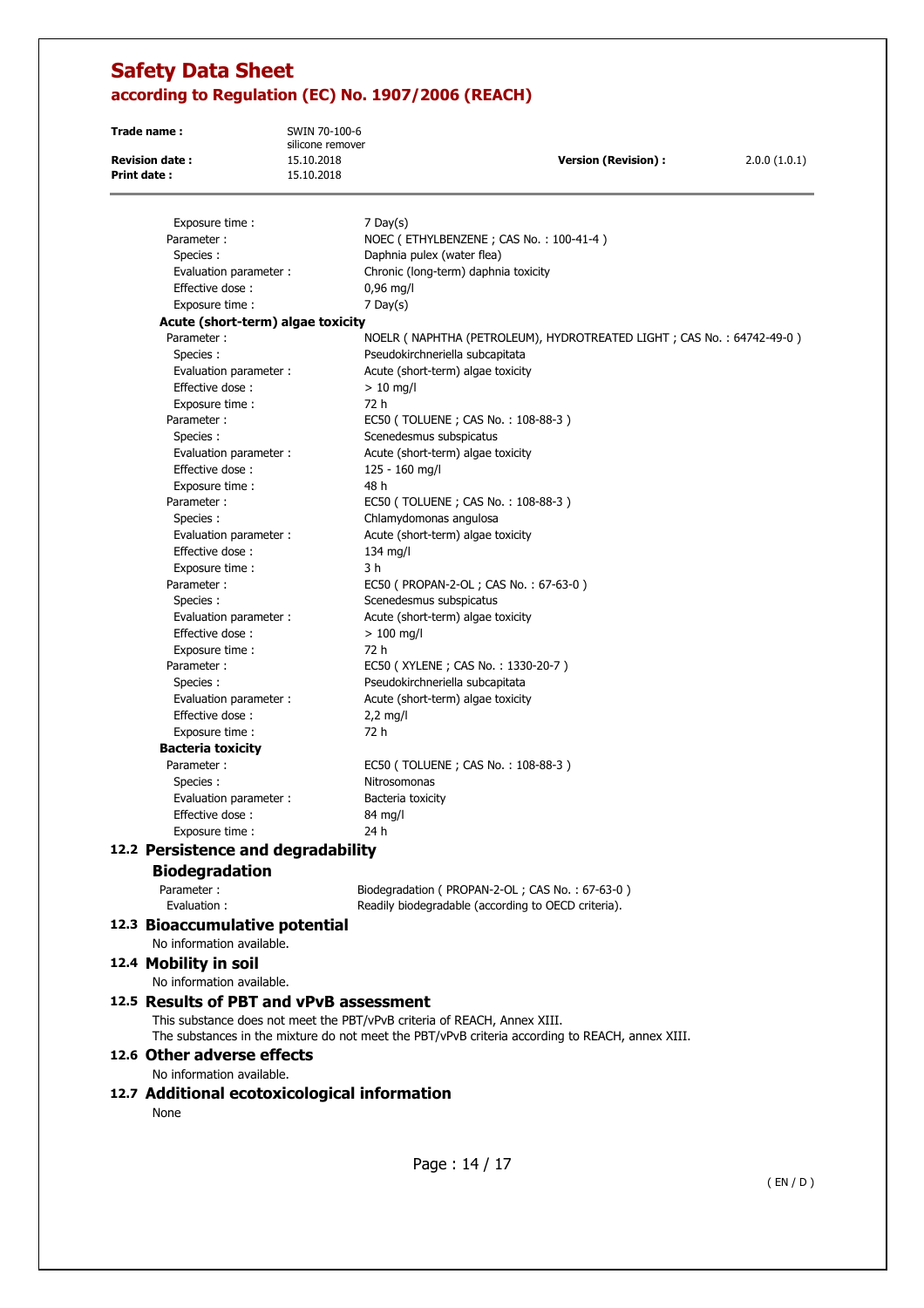**Trade name :** SWIN 70-100-6

**Print date :** 15.10.2018

silicone remover

**Revision date :** 15.10.2018 **Version (Revision) :** 2.0.0 (1.0.1)

## **SECTION 13: Disposal considerations**

#### **13.1 Waste treatment methods**

Dispose according to legislation. The allocation of waste identity numbers/waste descriptions must be carried out according to the EEC, specific to the industry and process. Contaminated packages must be completely emptied and can be re-used following proper cleaning. Packing which cannot be properly cleaned must be disposed of.

# **14.1 UN number**

UN 1263

# **14.2 UN proper shipping name**

**Land transport (ADR/RID)**  PAINT RELATED MATERIAL

# **Sea transport (IMDG)**

PAINT RELATED MATERIAL ( NAPHTHA (PETROLEUM), HYDROTREATED LIGHT )

| Air transport (ICAO-TI / IATA-DGR) |  |
|------------------------------------|--|
| PAINT RELATED MATERIAL             |  |

## **14.3 Transport hazard class(es)**

| Land transport (ADR/RID)                    |                             |
|---------------------------------------------|-----------------------------|
| Class(es):                                  | 3                           |
| <b>Classification code:</b>                 | F <sub>1</sub>              |
| <b>Hazard identification number (Kemler</b> |                             |
| No.) :                                      | 33                          |
| <b>Tunnel restriction code:</b>             | D/E                         |
| <b>Special provisions:</b>                  | $640D \cdot LQ 5I \cdot E2$ |
| Hazard label(s):                            | 3/N                         |
| Sea transport (IMDG)                        |                             |
| Class(es):                                  | 3                           |
| EmS-No.:                                    | $F-E / S-E$                 |
| <b>Special provisions:</b>                  | $LQ$ 5 $\vdots$ E 2         |
| Hazard label(s):                            | 3/N                         |
| Air transport (ICAO-TI / IATA-DGR)          |                             |
| Class(es):                                  | 3                           |
| <b>Special provisions:</b>                  | E <sub>2</sub>              |
| Hazard label(s):                            | 3                           |
| 14.4 Packing group                          |                             |
| $_{II}$                                     |                             |
| 14.5 Environmental hazards                  |                             |
| <b>Land transport (ADR/RID):</b> Yes        |                             |
|                                             |                             |

# **Sea transport (IMDG) :** Yes (P)

**Air transport (ICAO-TI / IATA-DGR) :** Yes

- **14.6 Special precautions for user**  None
- **14.7 Transport in bulk according to Annex II of Marpol and the IBC Code**  not applicable

# **SECTION 15: Regulatory information**

**15.1 Safety, health and environmental regulations/legislation specific for the substance or**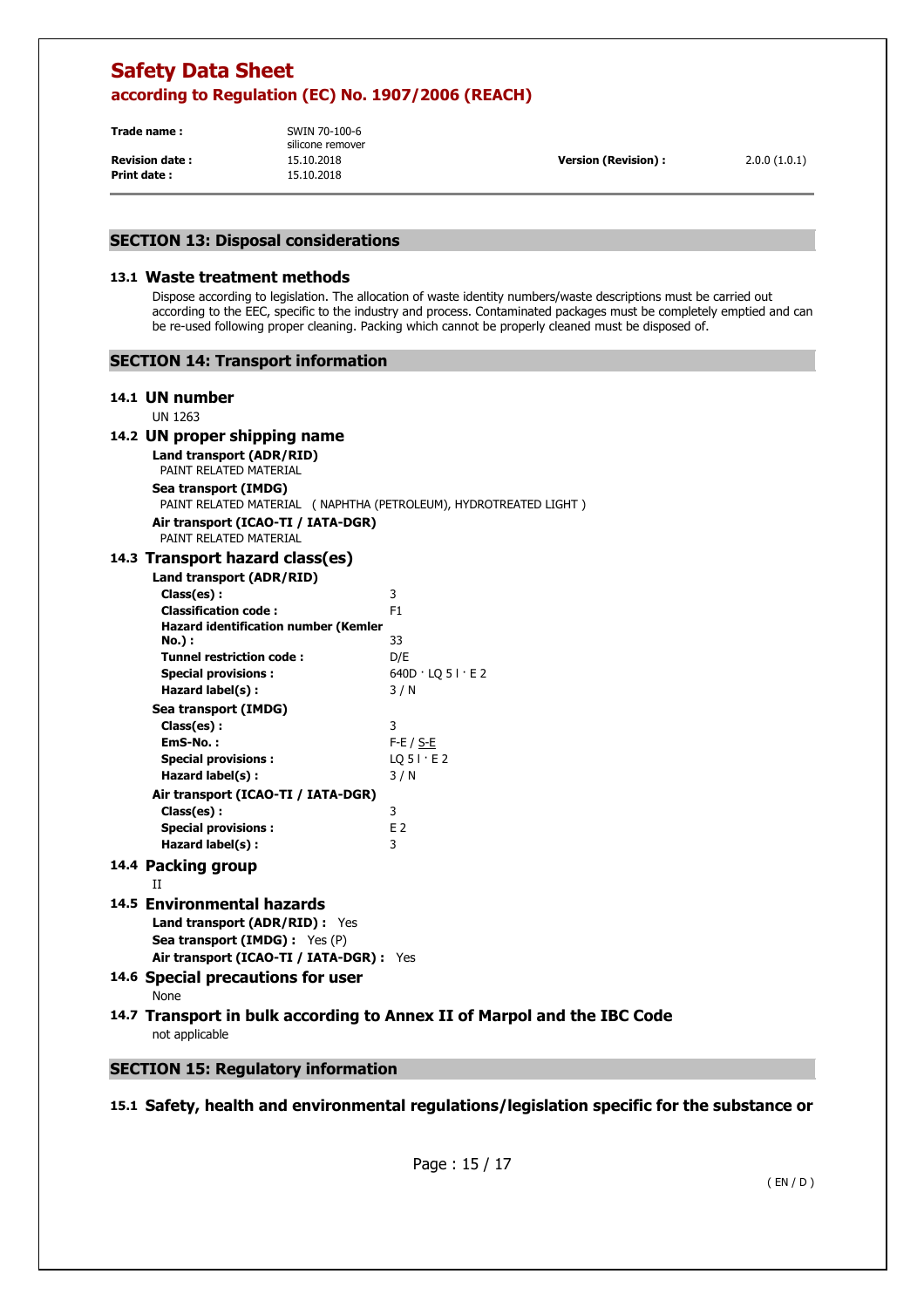**Trade name :** SWIN 70-100-6

**Print date :** 15.10.2018

silicone remover

**Revision date :** 15.10.2018 **Version (Revision) :** 2.0.0 (1.0.1)

# **mixture**

# **EU legislation**

## **Authorisations and/or restrictions on use**

**Restrictions on use according to Regulation (EC) No. 1907/2006 (REACH)** 

Use restriction according to REACH annex XVII, no. : 3, 30, 40, 48

### **National regulations**

#### **Restrictions of occupation**

Observe employment restrictions under the Maternity Protection Directive (92/85/EEC) for expectant or nursing mothers. Observe restrictions to employment for juvenils according to the 'juvenile work protection guideline' (94/33/EC).

#### **Technische Anleitung Luft (TA-Luft)**

Weight fraction (Number 5.2.5. I) : 5 - 10 %

**Water hazard class (WGK)** 

Class : 2 (Significant hazardous to water) Classification according to AwSV

#### **15.2 Chemical safety assessment**

For this substance a chemical safety assessment has not been carried out.

## **SECTION 16: Other information**

#### **16.1 Indication of changes**

07. Hints on joint storage - Storage class · 08. Occupational exposure limit values · 14. UN proper shipping name - Land transport (ADR/RID) · 14. UN proper shipping name - Sea transport (IMDG) · 14. UN proper shipping name - Air transport (ICAO-TI / IATA-DGR) · 14. Transport hazard class(es) - Land transport (ADR/RID) · 14. Transport hazard class(es) - Sea transport (IMDG) · 14. Transport hazard class(es) - Air transport (ICAO-TI / IATA-DGR) · 15. Restrictions on use

#### **16.2 Abbreviations and acronyms**

ADR = Accord européen relatif au transport international des marchandises Dangereuses par Route

AGW = Arbeitsplatzgrenzwert

ATE = Acute Toxicity Estimates

AwSV = Verordnung über Anlagen zum Umgang mit wassergefährdenden Stoffen

DMEL = Derived Minimal Effect Levels

DNEL = Derived No Effect Level

 $H (8.2)$  =hautresorptiv (= absorbable through skin contact)

IATA = International Air Transport Association

IMDG = International Maritime Code for Dangerous Goods

LC = Letalkonzentration

LD50 = Lethal Dose, 50%

MAK = Maximale Arbeitsplatzkonzentration

MARPOL = International Convention for the Prevention of Marine Pollution from Ships

PBT = Persistent, bioaccumulative and toxic

PNEC = Predicted No Effect Concentration

RID = Règlement concernant le transport international ferroviaire des marchandises dangereuses

RCP = reciprocal calculation procedure

SVHC = Substances of Very high Concern

STEL = Short-Time-Exposure Limit

TWA = Time Weighted Average

VOC = volatile organic compounds

vPvB = very persistent and very bioaccumulative

VwVwS = Verwaltungsvorschrift wassergefährdender Stoffe

WGK = Wassergefährdungsklasse gem. Verwaltungsvorschrift wassergefährdender Stoffe-VwVwS

Y (8.2) = Ein Risiko der Fruchtschädigung braucht bei Einhaltung des Arbeitsplatzgrenzwertes und des biologischen Grenzwertes (BGW) nicht befürchtet werden

#### **16.3 Key literature references and sources for data**

None

### **16.4 Classification for mixtures and used evaluation method according to regulation (EC)**

Page : 16 / 17